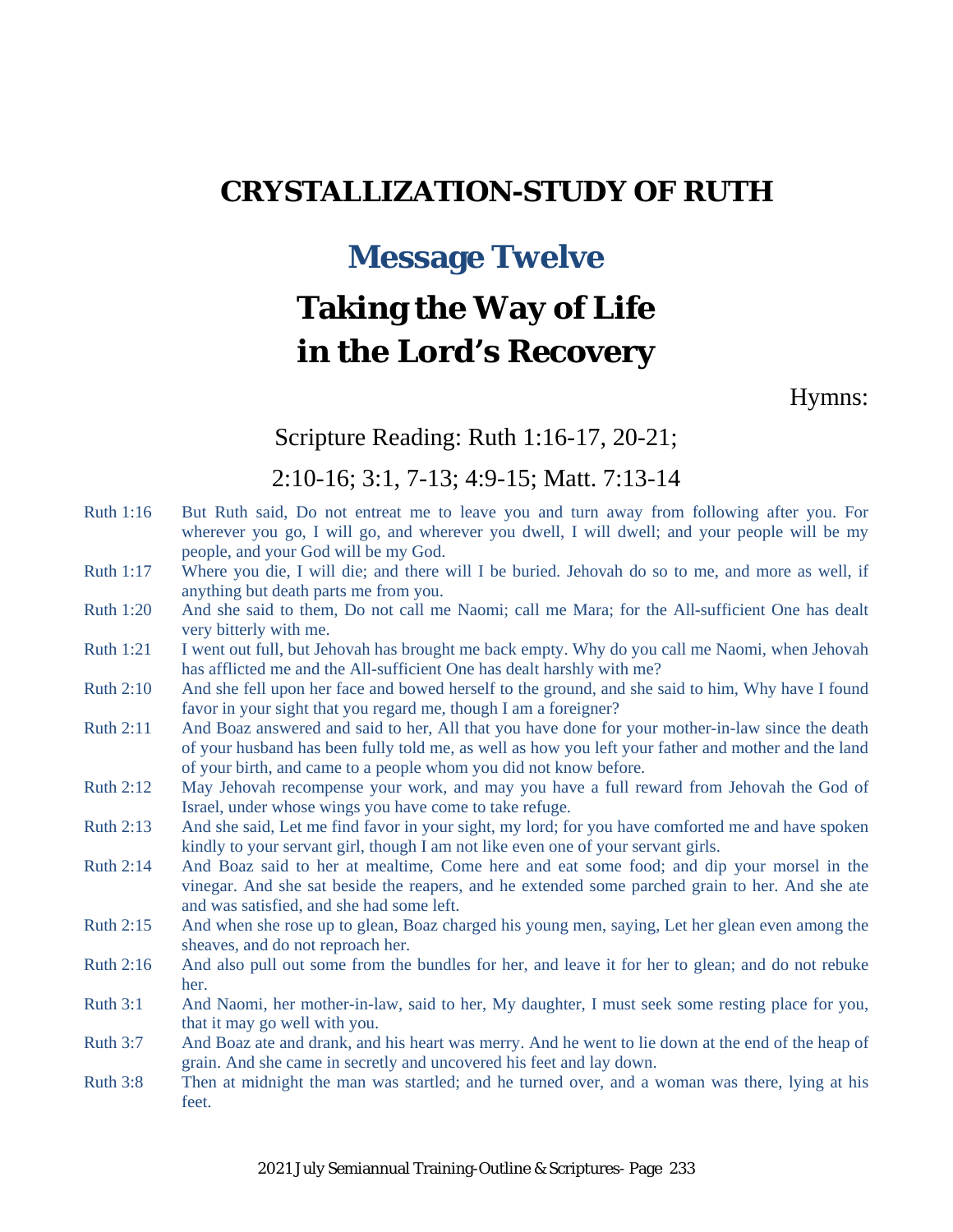- Ruth 3:9 And he said, Who are you? And she said, I am Ruth, your female servant. Spread your cloak over your female servant, for you are a kinsman.
- Ruth 3:10 And he said, Blessed be you of Jehovah, my daughter. You have shown your latter kindness to be better than your first by not going after the choice young men, whether poor or rich.
- Ruth 3:11 And now, my daughter, do not fear. All that you say, I will do for you; for all the assembly of my people know that you are a worthy woman.
- Ruth 3:12 And now it is true that I am a kinsman, yet there is a kinsman closer than I.
- Ruth 3:13 Stay for the night; and in the morning if he will do the kinsman's duty, fine; let him do it. But if he is not willing to do the kinsman's duty for you, I will do it for you, as Jehovah lives. Lie down until morning.
- Ruth 4:9 And Boaz said to the elders and all the people, You are witnesses today, that I buy from Naomi's hand all that was Elimelech's and all that was Chilion's and Mahlon's.
- Ruth 4:10 Furthermore Ruth the Moabitess, the wife of Mahlon, I acquire as my own wife so that I may raise up the dead man's name upon his inheritance and the dead man's name may not be cut off from among his brothers and from the gate of his place. You are witnesses today.
- Ruth 4:11 And all the people who were in the gate and the elders said, We are witnesses. May Jehovah make the woman who has come into your house like Rachel and like Leah, the two who built the house of Israel. And prosper in Ephrathah, and gain a name in Bethlehem.
- Ruth 4:12 And may your house be like the house of Perez, whom Tamar bore to Judah, through the seed that Jehovah gives you by this young woman.
- Ruth 4:13 So Boaz took Ruth, and she became his wife; and he went in unto her, and Jehovah made her conceive; and she bore a son.
- Ruth 4:14 And the women said to Naomi, Blessed be Jehovah, who has not left you today without a kinsman; and may his name be famous in Israel.
- Ruth 4:15 And he will be to you as a restorer of life and a sustainer in your old age; for your daughter-in-law, who loves you and is better to you than seven sons, has borne him.
- Matt. 7:13 Enter in through the narrow gate, for wide is the gate and broad is the way that leads to destruction, and many are those who enter through it.
- Matt. 7:14 Because narrow is the gate and constricted is the way that leads to life, and few are those who find it.

### **I. The three books of Joshua, Judges, and Ruth present a clear picture of the two aspects of God's move: His move in His economical Spirit, the Spirit of power, and His move in His essential Spirit, the Spirit of life—Judg. 13:25; 14:6; John 20:22; Acts 1:8; Rom. 8:2:**

- Judg. 13:25 And the Spirit of Jehovah began to move him at Mahaneh-dan, between Zorah and Eshtaol.
- Judg. 14:6 And the Spirit of Jehovah rushed upon him, and he tore it apart as one might tear a kid apart with his bare hands. And he did not tell his father and mother what he had done.
- John 20:22 And when He had said this, He breathed into them and said to them, Receive the Holy Spirit.
- Acts 1:8 But you shall receive power when the Holy Spirit comes upon you, and you shall be My witnesses both in Jerusalem and in all Judea and Samaria and unto the uttermost part of the earth.
- Rom. 8:2 For the law of the Spirit of life has freed me in Christ Jesus from the law of sin and of death.
- A. With Joshua, Caleb, and all the judges we see the move of God in power, illustrated by Samson as one who moved in the Spirit of power but not in the Spirit of life—Judg. 14:6.
	- Judg. 14:6 And the Spirit of Jehovah rushed upon him, and he tore it apart as one might tear a kid apart with his bare hands. And he did not tell his father and mother what he had done.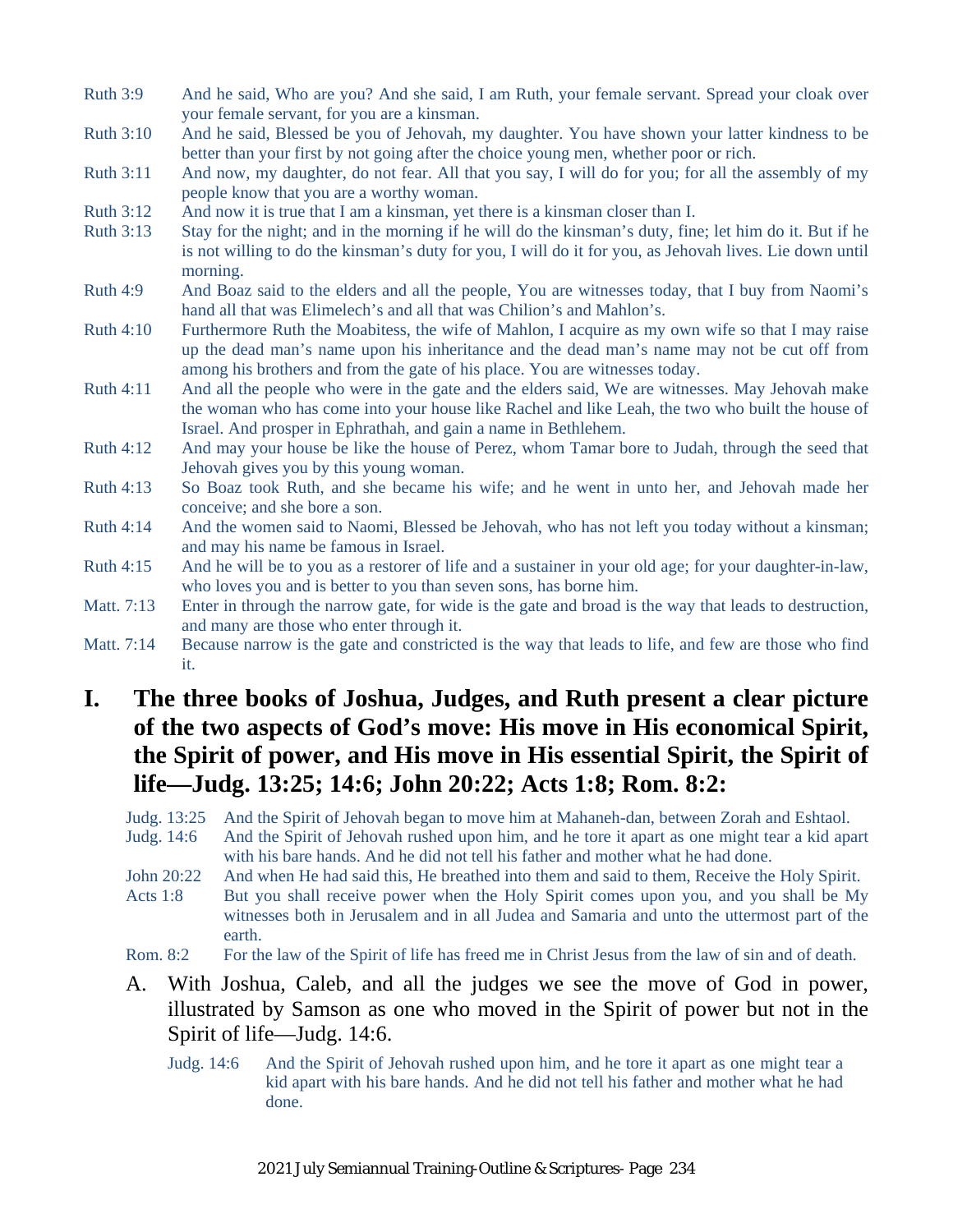- B. In contrast, the book of Ruth is a book of life; the purpose of this book is not to tell us anything about power but to reveal the things of life to the uttermost, using Naomi, Ruth, and Boaz as examples—1:16-17, 20-21; 2:10-16; 3:1, 7-13;  $4:9-15.$ 
	- Ruth 1:16 But Ruth said, Do not entreat me to leave you and turn away from following after you. For wherever you go, I will go, and wherever you dwell, I will dwell; and your people will be my people, and your God will be my God.
	- Ruth 1:17 Where you die, I will die; and there will I be buried. Jehovah do so to me, and more as well, if anything but death parts me from you.
	- Ruth 1:20 And she said to them, Do not call me Naomi; call me Mara; for the All-sufficient One has dealt very bitterly with me.
	- Ruth 1:21 I went out full, but Jehovah has brought me back empty. Why do you call me Naomi, when Jehovah has afflicted me and the All-sufficient One has dealt harshly with me?
	- Ruth 2:10 And she fell upon her face and bowed herself to the ground, and she said to him, Why have I found favor in your sight that you regard me, though I am a foreigner?
	- Ruth 2:11 And Boaz answered and said to her, All that you have done for your mother-in-law since the death of your husband has been fully told me, as well as how you left your father and mother and the land of your birth, and came to a people whom you did not know before.
	- Ruth 2:12 May Jehovah recompense your work, and may you have a full reward from Jehovah the God of Israel, under whose wings you have come to take refuge.
	- Ruth 2:13 And she said, Let me find favor in your sight, my lord; for you have comforted me and have spoken kindly to your servant girl, though I am not like even one of your servant girls.
	- Ruth 2:14 And Boaz said to her at mealtime, Come here and eat some food; and dip your morsel in the vinegar. And she sat beside the reapers, and he extended some parched grain to her. And she ate and was satisfied, and she had some left.
	- Ruth 2:15 And when she rose up to glean, Boaz charged his young men, saying, Let her glean even among the standing grain, and do not reproach her.
	- Ruth 2:16 And also pull out some from the bundles for her, and leave it for her to glean; and do not rebuke her.
	- Ruth 3:1 And Naomi, her mother-in-law, said to her, My daughter, I must seek some resting place for you, that it may go well with you.
	- Ruth 3:7 And Boaz ate and drank, and his heart was merry. And he went to lie down at the end of the heap of grain. And she came in secretly and uncovered his feet and lay down.
	- Ruth 3:8 Then at midnight the man was startled; and he turned over, and a woman was there, lying at his feet.
	- Ruth 3:9 And he said, Who are you? And she said, I am Ruth, your female servant. Spread your cloak over your female servant, for you are a kinsman.
	- Ruth 3:10 And he said, Blessed be you of Jehovah, my daughter. You have shown your latter kindness to be better than your first by not going after the choice young men, whether poor or rich.
	- Ruth 3:11 And now, my daughter, do not fear. All that you say, I will do for you; for all the assembly of my people know that you are a worthy woman.
	- Ruth 3:12 And now it is true that I am a kinsman, yet there is a kinsman closer than I.
	- Ruth 3:13 Stay for the night; and in the morning if he will do the kinsman's duty, fine; let him do it. But if he is not willing to do the kinsman's duty for you, I will do it for you, as Jehovah lives. Lie down until morning.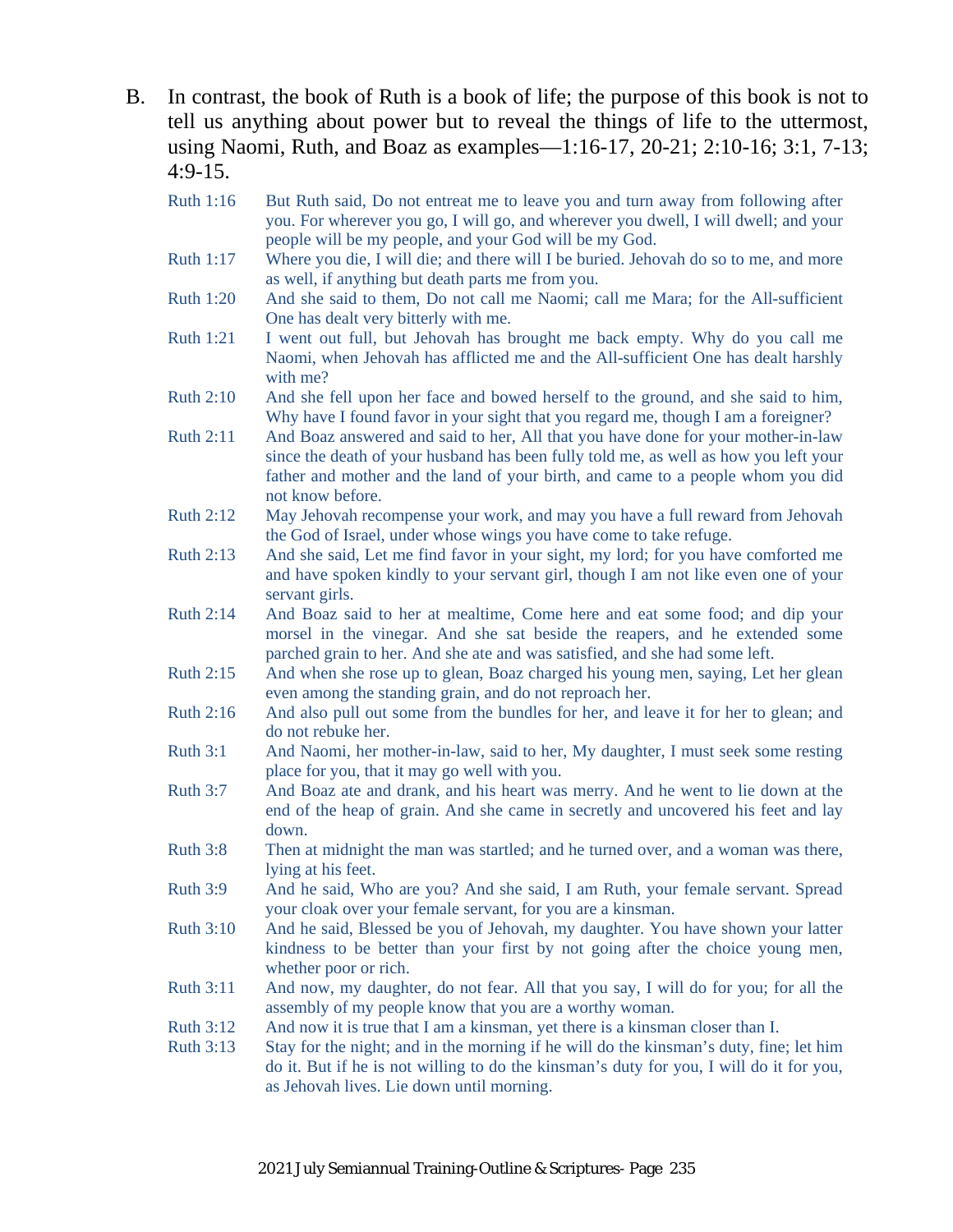- Ruth 4:9 And Boaz said to the elders and all the people, You are witnesses today, that I buy from Naomi's hand all that was Elimelech's and all that was Chilion's and Mahlon's.
- Ruth 4:10 Furthermore Ruth the Moabitess, the wife of Mahlon, I acquire as my own wife so that I may raise up the dead man's name upon his inheritance and the dead man's name may not be cut off from among his brothers and from the gate of his place. You are witnesses today.
- Ruth 4:11 And all the people who were in the gate and the elders said, We are witnesses. May Jehovah make the woman who has come into your house like Rachel and like Leah, the two who built the house of Israel. And prosper in Ephrathah, and gain a name in Bethlehem.
- Ruth 4:12 And may your house be like the house of Perez, whom Tamar bore to Judah, through the seed that Jehovah gives you by this young woman.
- Ruth 4:13 So Boaz took Ruth, and she became his wife; and he went in unto her, and Jehovah made her conceive; and she bore a son.
- Ruth 4:14 And the women said to Naomi, Blessed be Jehovah, who has not left you today without a kinsman; and may his name be famous in Israel.
- Ruth 4:15 And he will be to you as a restorer of life and a sustainer in your old age; for your daughter-in-law, who loves you and is better to you than seven sons, has borne him.
- C. In the Lord's recovery we should not take the way of the judges to be powerful and to do a great work; if we take the way of power instead of the way of life, whatever we accomplish will mean nothing.
- D. It is crucial for us to see that only life can bring forth Christ—Luke 1:35:
	- Luke 1:35 And the angel answered and said to her, The Holy Spirit will come upon you, and the power of the Most High will overshadow you; therefore also the holy thing which is born will be called the Son of God.
	- 1.Only life can bring God into humanity, produce Christ, minister Christ, and supply the entire human race with Christ—Matt. 1:18, 20-21.
		- Matt. 1:18 Now the origin of Jesus Christ was in this way: His mother, Mary, after she had been engaged to Joseph, before they came together, was found to be with child of the Holy Spirit.
		- Matt. 1:20 But while he pondered these things, behold, an angel of the Lord appeared to him in a dream, saying, Joseph, son of David, do not be afraid to take Mary your wife, for that which has been begotten in her is of the Holy Spirit.
		- Matt. 1:21 And she will bear a son, and you shall call His name Jesus, for it is He who will save His people from their sins.

2.This was accomplished by Ruth and Boaz, persons of life, who took the way of life.

### **II. According to the divine and eternal nature of the life of God, God's life is the unique life; only the life of God can be counted as life— John 1:4; 10:10b; 11:25; 14:6:**

- John 1:4 In Him was life, and the life was the light of men.
- John 10:10 The thief does not come except to steal and kill and destroy; I have come that they may have life and may have it abundantly.
- John 11:25 Jesus said to her, I am the resurrection and the life; he who believes into Me, even if he should die, shall live;
- John 14:6 Jesus said to him, I am the way and the reality and the life; no one comes to the Father except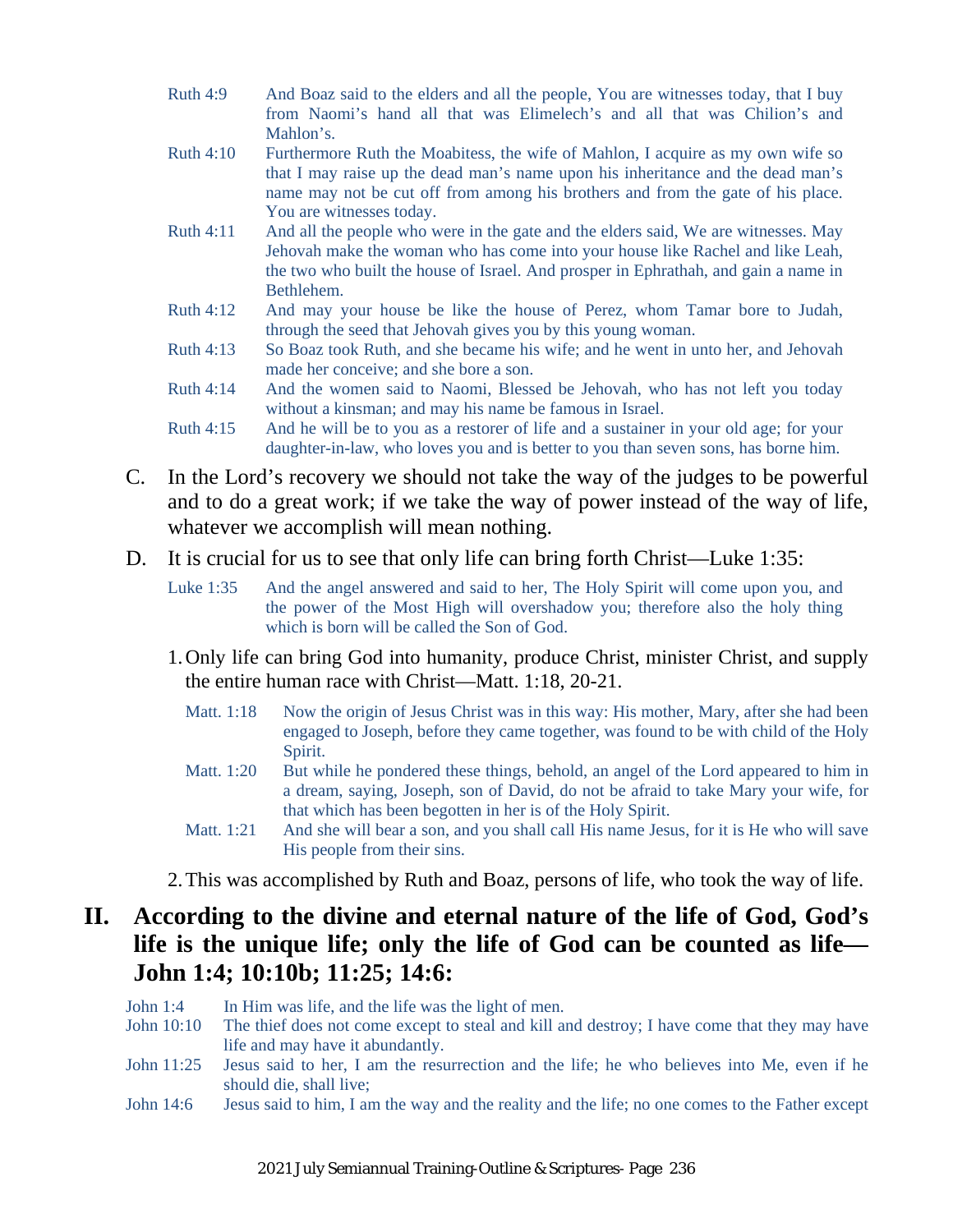through Me.

- A. Life is mysterious, for life is God Himself—1:1, 14; 5:26; Eph. 4:18:
	- John 1:1 In the beginning was the Word, and the Word was with God, and the Word was God.
	- John 1:14 And the Word became flesh and tabernacled among us (and we beheld His glory, glory as of the only Begotten from the Father), full of grace and reality.
	- John 5:26 For just as the Father has life in Himself, so He gave to the Son to also have life in Himself;
	- Eph. 4:18 Being darkened in their understanding, alienated from the life of God because of the ignorance which is in them, because of the hardness of their heart;
	- 1.The divine life may be considered the first and the basic attribute of God—v. 18; John 5:26; 1 John 5:11-12; Rom. 8:2.
		- Eph. 4:18 Being darkened in their understanding, alienated from the life of God because of the ignorance which is in them, because of the hardness of their heart;
		- John 5:26 For just as the Father has life in Himself, so He gave to the Son to also have life in Himself;
		- 1 John 5:11 And this is the testimony, that God gave to us eternal life and this life is in His Son.
		- 1 John 5:12 He who has the Son has the life; he who does not have the Son of God does not have the life.
		- Rom. 8:2 For the law of the Spirit of life has freed me in Christ Jesus from the law of sin and of death.
	- 2.Life is the content of God and the flowing out of God; God's content is God's being, and God's flowing out is the impartation of Himself as life to us—Eph. 4:18; Rev. 22:1.
		- Eph. 4:18 Being darkened in their understanding, alienated from the life of God because of the ignorance which is in them, because of the hardness of their heart;
		- Rev. 22:1 And he showed me a river of water of life, bright as crystal, proceeding out of the throne of God and of the Lamb in the middle of its street.
	- 3.Life is Christ, and life is Christ living in us and lived out from us—John 14:6; Col. 3:4; Gal. 2:20; Phil. 1:21a.
		- John 14:6 Jesus said to him, I am the way and the reality and the life; no one comes to the Father except through Me.
		- Col. 3:4 When Christ our life is manifested, then you also will be manifested with Him in glory.
		- Gal. 2:20 I am crucified with Christ; and it is no longer I who live, but it is Christ who lives in me; and the life which I now live in the flesh I live in faith, the faith of the Son of God, who loved me and gave Himself up for me.
		- Phil. 1:21 For to me, to live is Christ and to die is gain.
	- 4.Life is the Holy Spirit—John 14:16-17; 1 Cor. 15:45b; Rom. 8:2; 2 Cor. 3:6.
		- John 14:16 And I will ask the Father, and He will give you another Comforter, that He may be with you forever,
		- John 14:17 Even the Spirit of reality, whom the world cannot receive, because it does not behold Him or know Him; but you know Him, because He abides with you and shall be in you.
		- 1 Cor. 15:45 So also it is written, "The first man, Adam, became a living soul"; the last Adam became a life-giving Spirit.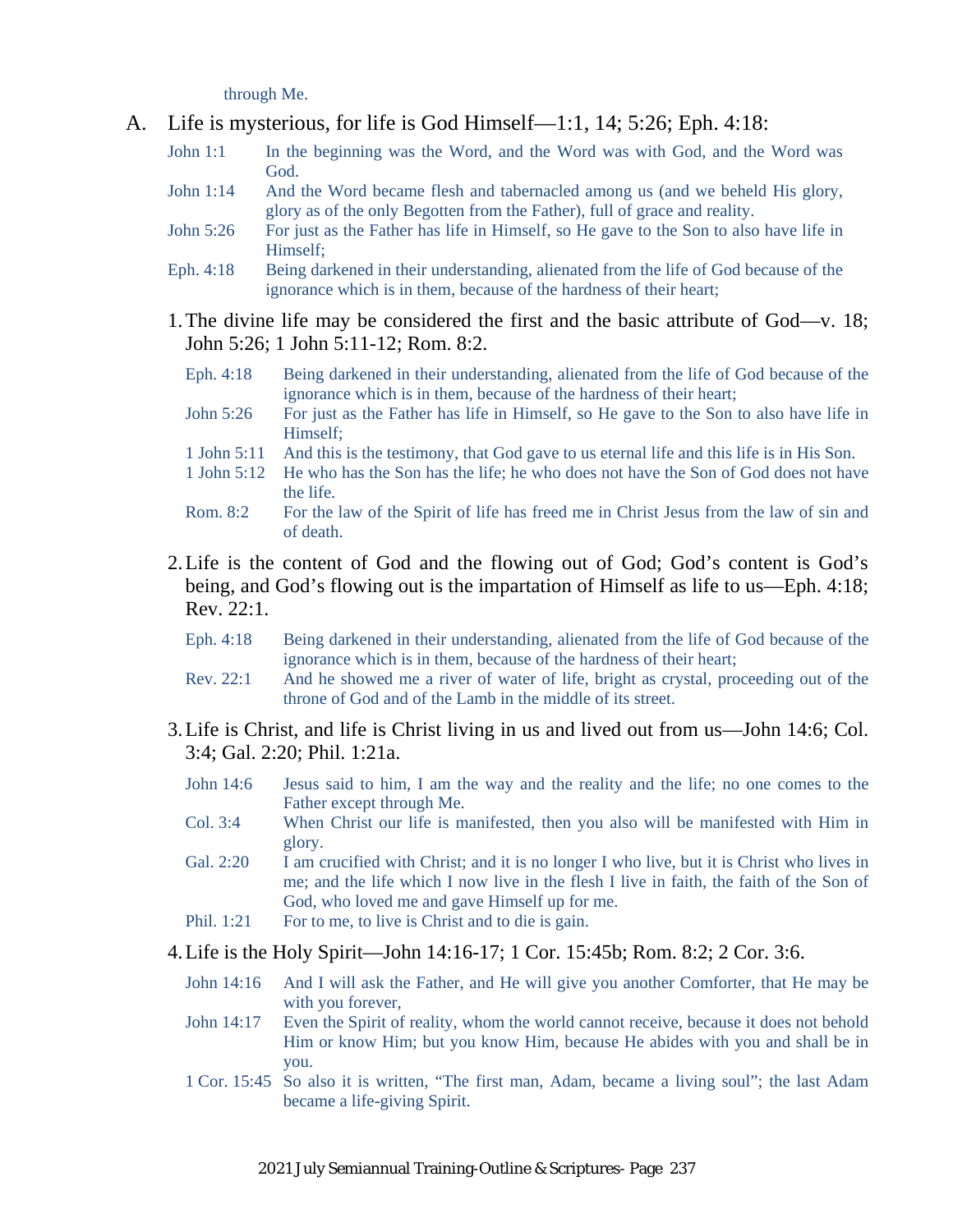- Rom. 8:2 For the law of the Spirit of life has freed me in Christ Jesus from the law of sin and of death.
- 2 Cor. 3:6 Who has also made us sufficient as ministers of a new covenant, ministers not of the letter but of the Spirit; for the letter kills, but the Spirit gives life.
- 5.Life is the processed and consummated Triune God dispensed into us and living in us—John 1:14; 7:37-39; 20:22; Rom. 8:10, 6, 11.
	- John 1:14 And the Word became flesh and tabernacled among us (and we beheld His glory, glory as of the only Begotten from the Father), full of grace and reality.
	- John 7:37 Now on the last day, the great day of the feast, Jesus stood and cried out, saying, If anyone thirsts, let him come to Me and drink.
	- John 7:38 He who believes into Me, as the Scripture said, out of his innermost being shall flow rivers of living water.
	- John 7:39 But this He said concerning the Spirit, whom those who believed into Him were about to receive; for the Spirit was not yet, because Jesus had not yet been glorified.
	- John 20:22 And when He had said this, He breathed into them and said to them, Receive the Holy Spirit.
	- Rom. 8:10 But if Christ is in you, though the body is dead because of sin, the spirit is life because of righteousness.
	- Rom. 8:6 For the mind set on the flesh is death, but the mind set on the spirit is life and peace.
	- Rom. 8:11 And if the Spirit of the One who raised Jesus from the dead dwells in you, He who raised Christ from the dead will also give life to your mortal bodies through His Spirit who indwells you.
- B. God's purpose in the creation of man in His image and according to His likeness was that man would receive Him as life so that man might become a man of life, a God-man, expressing God in His attributes—Gen. 1:26; 2:9.
	- Gen. 1:26 And God said, Let Us make man in Our image, according to Our likeness; and let them have dominion over the fish of the sea and over the birds of heaven and over the cattle and over all the earth and over every creeping thing that creeps upon the earth.
	- Gen. 2:9 And out of the ground Jehovah God caused to grow every tree that is pleasant to the sight and good for food, as well as the tree of life in the middle of the garden and the tree of the knowledge of good and evil.

#### **III. We need to know the significance of the tree of the knowledge of good and evil and turn absolutely from this tree to the tree of life vv. 9, 16-17:**

- Gen. 2:9 And out of the ground Jehovah God caused to grow every tree that is pleasant to the sight and good for food, as well as the tree of life in the middle of the garden and the tree of the knowledge of good and evil.
- Gen. 2:16 And Jehovah God commanded the man, saying, Of every tree of the garden you may eat freely,
- Gen. 2:17 But of the tree of the knowledge of good and evil, of it you shall not eat; for in the day that you eat of it you shall surely die.
- A. The tree of life signifies the Triune God in Christ to dispense Himself into His chosen people as life in the form of food—v. 9.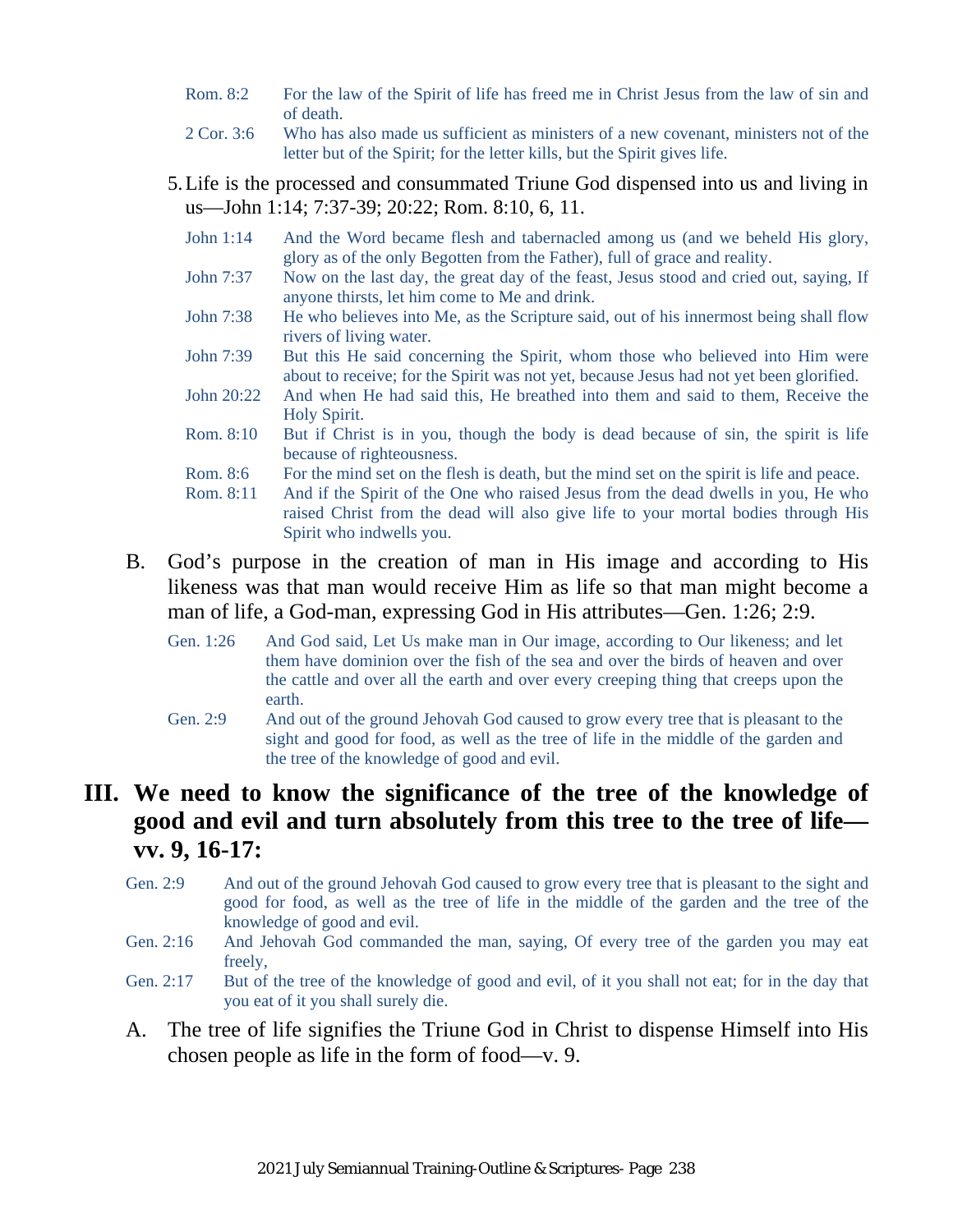- Gen. 2:9 And out of the ground Jehovah God caused to grow every tree that is pleasant to the sight and good for food, as well as the tree of life in the middle of the garden and the tree of the knowledge of good and evil.
- B. The New Testament reveals that Christ is the fulfillment of the figure of the tree of life—John 1:1, 4, 14; 11:25; 14:6; 15:1, 5:
	- John 1:1 In the beginning was the Word, and the Word was with God, and the Word was God.
	- John 1:4 In Him was life, and the life was the light of men.
	- John 1:14 And the Word became flesh and tabernacled among us (and we beheld His glory, glory as of the only Begotten from the Father), full of grace and reality.
	- John 11:25 Jesus said to her, I am the resurrection and the life; he who believes into Me, even if he should die, shall live;
	- John 14:6 Jesus said to him, I am the way and the reality and the life; no one comes to the Father except through Me.
	- John 15:1 I am the true vine, and My Father is the husbandman.
	- John 15:5 I am the vine; you are the branches. He who abides in Me and I in him, he bears much fruit; for apart from Me you can do nothing.
	- 1.Speaking of Christ, John 1:4 says, "In Him was life"; this refers to the life signified by the tree of life.

John 1:4 In Him was life, and the life was the light of men.

- 2.The life portrayed in Genesis 2 is the life incarnated in Christ—1 John 5:11-12; John 1:1, 4, 14.
	- Gen. 2:1 Thus the heavens and the earth and all their host were finished.
	- Gen. 2:2 And on the seventh day God finished His work which He had done, and He rested on the seventh day from all His work which He had done.
	- Gen. 2:3 And God blessed the seventh day and sanctified it because in it He rested from all His work which God had created and made.
	- Gen. 2:4 These are the generations of the heavens and of the earth when they were created. When Jehovah God made earth and heaven,
	- Gen. 2:5 And no plant of the field was yet in the earth, and no herb of the field had yet sprung up-for Jehovah God had not caused it to rain upon the earth, and there was no man to work the ground,
	- Gen. 2:6 But a mist went up from the earth and watered the whole surface of the ground—
	- Gen. 2:7 Jehovah God formed man from the dust of the ground and breathed into his nostrils the breath of life, and man became a living soul.
	- Gen. 2:8 And Jehovah God planted a garden in Eden, in the east; and there He put the man whom He had formed.
	- Gen. 2:9 And out of the ground Jehovah God caused to grow every tree that is pleasant to the sight and good for food, as well as the tree of life in the middle of the garden and the tree of the knowledge of good and evil.
	- Gen. 2:10 And a river went forth from Eden to water the garden, and from there it divided and became four branches.
	- Gen. 2:11 The name of the first is Pishon; it is the one that goes around the whole land of Havilah, where there is gold.
	- Gen. 2:12 And the gold of that land is good; bdellium and onyx stone are there.
	- Gen. 2:13 And the name of the second river is Gihon; it is the one that goes around the whole land of Cush.
	- Gen. 2:14 And the name of the third river is Hiddekel; it is the one that goes east of Asshur. And the fourth river is the Euphrates.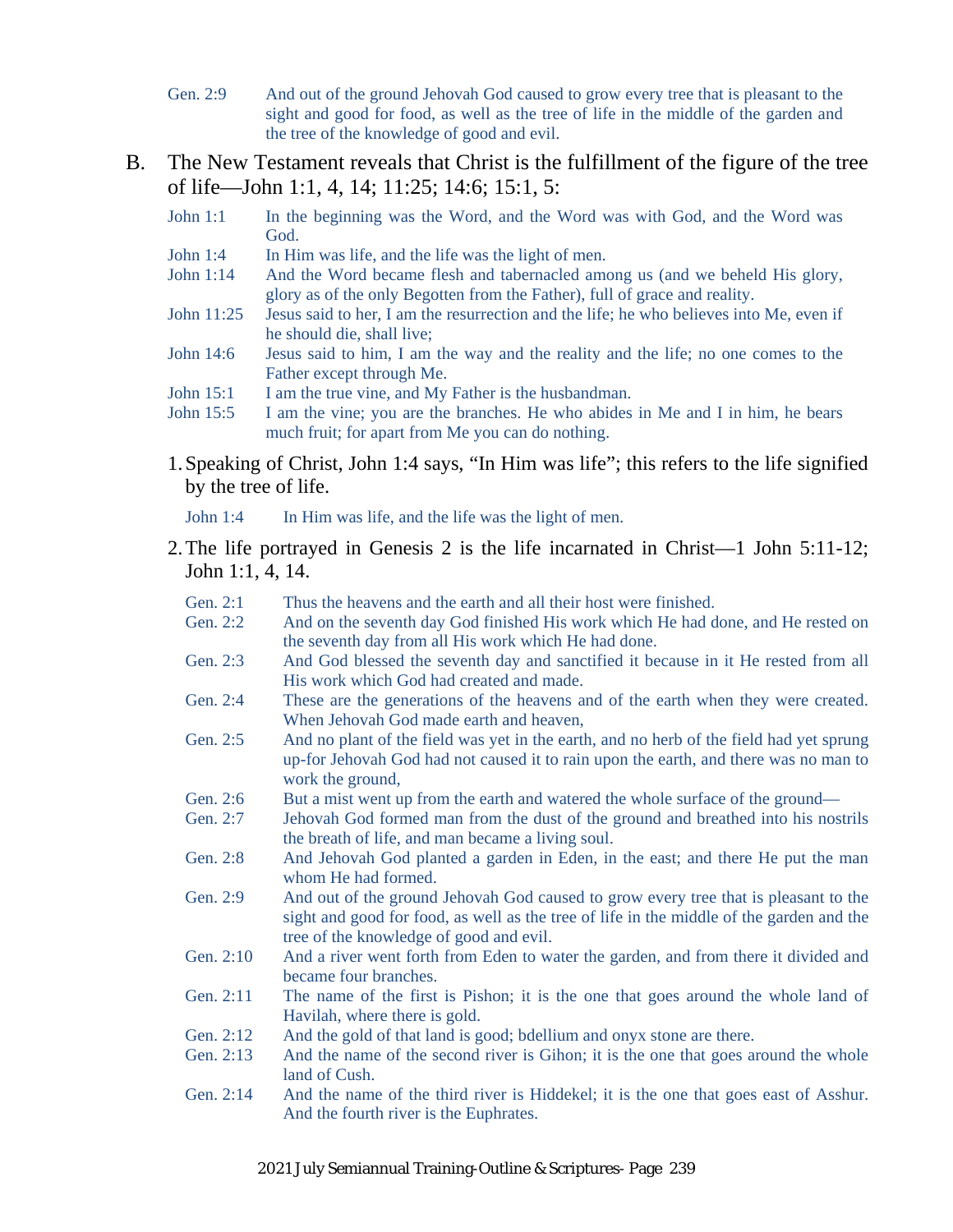- Gen. 2:15 And Jehovah God took the man and put him in the garden of Eden to work it and to keep it.
- Gen. 2:16 And Jehovah God commanded the man, saying, Of every tree of the garden you may eat freely,
- Gen. 2:17 But of the tree of the knowledge of good and evil, of it you shall not eat; for in the day that you eat of it you shall surely die.
- Gen. 2:18 And Jehovah God said, It is not good for the man to be alone; I will make him a helper as his counterpart.
- Gen. 2:19 Now Jehovah God had formed from the ground every animal of the field and every bird of heaven. And He brought them to the man to see what he would call them; and whatever the man called any living animal, that was its name.
- Gen. 2:20 And the man gave names to all cattle and to the birds of heaven and to every animal of the field, but for Adam there was not found a helper as his counterpart.
- Gen. 2:21 And Jehovah God caused a deep sleep to fall upon the man, and he slept; and He took one of his ribs and closed up the flesh in its place.
- Gen. 2:22 And Jehovah God built the rib, which He had taken from the man, into a woman and brought her to the man.
- Gen. 2:23 And the man said, This time this is bone of my bones / And flesh of my flesh; / This one shall be called Woman / Because out of Man this one was taken.
- Gen. 2:24 Therefore a man shall leave his father and his mother and shall cleave to his wife, and they shall become one flesh.
- Gen. 2:25 And both the man and his wife were naked and were not ashamed before each other.
- 1 John 5:11 And this is the testimony, that God gave to us eternal life and this life is in His Son.
- 1 John 5:12 He who has the Son has the life; he who does not have the Son of God does not have the life.
- John 1:1 In the beginning was the Word, and the Word was with God, and the Word was God.
- John 1:4 In Him was life, and the life was the light of men.
- John 1:14 And the Word became flesh and tabernacled among us (and we beheld His glory, glory as of the only Begotten from the Father), full of grace and reality.
- 3.If we put together John 1:4 and 15:5, we will realize that Christ, who Himself is life and also a vine tree, is the tree of life.
	- John 1:4 In Him was life, and the life was the light of men.
	- John 15:5 I am the vine; you are the branches. He who abides in Me and I in him, he bears much fruit; for apart from Me you can do nothing.
- C. The tree of the knowledge of good and evil signifies Satan as the source of death to man—Heb. 2:14:
	- Heb. 2:14 Since therefore the children have shared in blood and flesh, He also Himself in like manner partook of the same, that through death He might destroy him who has the might of death, that is, the devil,
	- 1.The tree of the knowledge of good and evil also signifies all things apart from God.
	- 2.Anything that is not God Himself, including good things and even scriptural and religious things, can be utilized by Satan, the subtle one, to bring death into the church—Matt. 16:18; Prov. 16:25; 18:21.
		- Matt. 16:18 And I also say to you that you are Peter, and upon this rock I will build My church, and the gates of Hades shall not prevail against it.
		- Prov. 16:25 There is a way which seems right to a man, / But the end of it is the ways of death.
		- Prov. 18:21 Death and life are in the power of the tongue, / And those who love it will eat its fruit.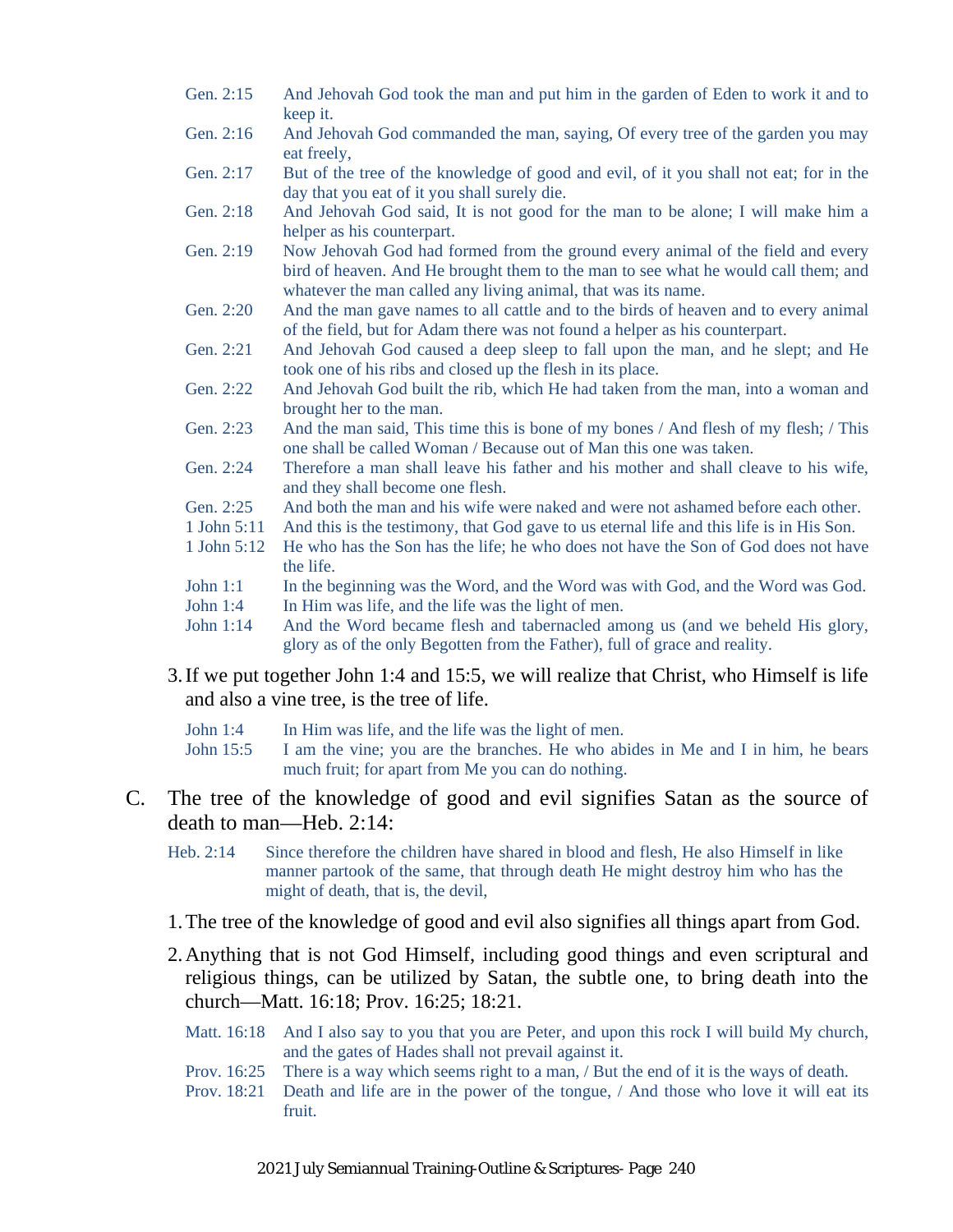#### D. In John 4, 8, 9, and 11 are four cases that illustrate the principle of life versus good and evil:

| John $4:1$      | When therefore the Lord knew that the Pharisees had heard that Jesus was making<br>and baptizing more disciples than John                                                                              |
|-----------------|--------------------------------------------------------------------------------------------------------------------------------------------------------------------------------------------------------|
| John 4:2        | (Although Jesus Himself did not baptize, but rather His disciples),                                                                                                                                    |
| John 4:3        | He left Judea and went away again into Galilee.                                                                                                                                                        |
| John 4:4        | And He had to pass through Samaria.                                                                                                                                                                    |
| John 4:5        | So He came to a city of Samaria called Sychar, near the piece of land that Jacob                                                                                                                       |
|                 | gave to Joseph his son;                                                                                                                                                                                |
| John 4:6        | And Jacob's well was there. Jesus therefore, being wearied from the journey, sat<br>thus by the well; it was about the sixth hour.                                                                     |
| John 4:7        | There came a woman of Samaria to draw water. Jesus said to her, Give Me<br>something to drink.                                                                                                         |
| <b>John 4:8</b> | For His disciples had gone away into the city to buy food.                                                                                                                                             |
| John 4:9        | The Samaritan woman then said to Him, How is it that You, being a Jew, ask for a                                                                                                                       |
|                 | drink from me, who am a Samaritan woman? (For Jews have no dealings with<br>Samaritans.)                                                                                                               |
| John 4:10       | Jesus answered and said to her, If you knew the gift of God and who it is who says                                                                                                                     |
|                 | to you, Give Me a drink, you would have asked Him, and He would have given you<br>living water.                                                                                                        |
| John 4:11       | The woman said to Him, Sir, You have no bucket, and the well is deep; where then<br>do You get this living water?                                                                                      |
| John 4:12       | Are You greater than our father Jacob, who gave us the well and drank of it himself,<br>as well as his sons and his cattle?                                                                            |
| John 4:13       | Jesus answered and said to her, Everyone who drinks of this water shall thirst again,                                                                                                                  |
| John 4:14       | But whoever drinks of the water that I will give him shall by no means thirst<br>forever; but the water that I will give him will become in him a fountain of water<br>springing up into eternal life. |
| John 4:15       | The woman said to Him, Sir, give me this water so that I will not thirst nor come<br>here to draw.                                                                                                     |
| John 4:16       | He said to her, Go, call your husband and come here.                                                                                                                                                   |
| John 4:17       | The woman answered and said, I do not have a husband. Jesus said to her, You<br>have well said, I do not have a husband,                                                                               |
| John 4:18       | For you have had five husbands, and the one you now have is not your husband;<br>this you have said truly.                                                                                             |
| John 4:19       | The woman said to Him, Sir, I perceive that You are a prophet.                                                                                                                                         |
| John 4:20       | Our fathers worshipped in this mountain, yet you say that in Jerusalem is the place<br>where men must worship.                                                                                         |
| John 4:21       | Jesus said to her, Woman, believe Me, an hour is coming when neither in this<br>mountain nor in Jerusalem will you worship the Father.                                                                 |
| John 4:22       | You worship that which you do not know; we worship that which we know, for<br>salvation is of the Jews.                                                                                                |
| John 4:23       | But an hour is coming, and it is now, when the true worshippers will worship the<br>Father in spirit and truthfulness, for the Father also seeks such to worship Him.                                  |
| John 4:24       | God is Spirit, and those who worship Him must worship in spirit and truthfulness.                                                                                                                      |
| John 4:25       | The woman said to Him, I know that Messiah is coming (He who is called Christ);<br>when He comes, He will declare all things to us.                                                                    |
| John 4:26       | Jesus said to her, I, who speak to you, am He.                                                                                                                                                         |
| John 4:27       | And at this point His disciples came, and they marveled that He was speaking with<br>a woman; yet no one said, What are You seeking? or, Why are You speaking with<br>her?                             |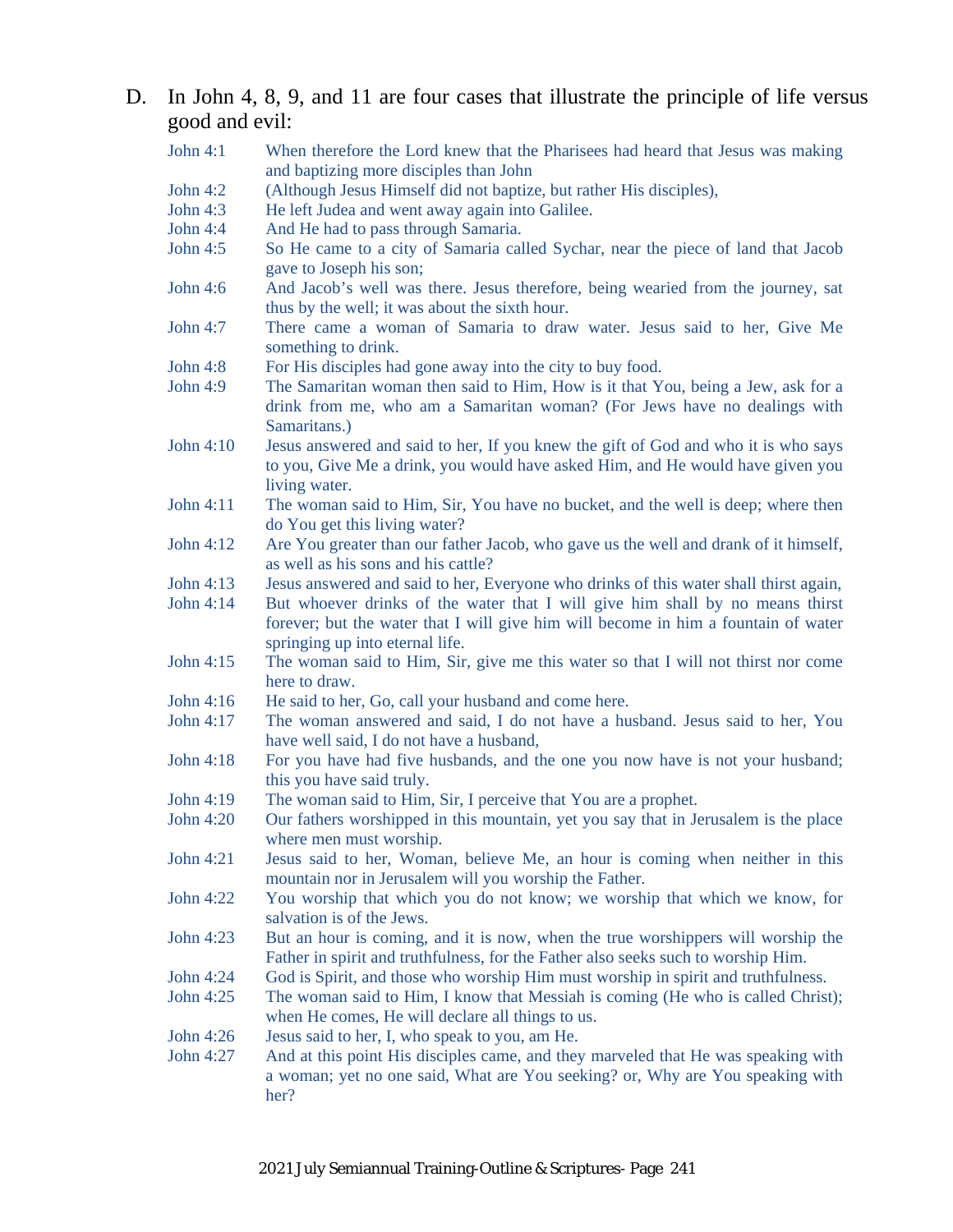John 4:28 Then the woman left her waterpot and went away into the city, and said to the people, John 4:29 Come, see a man who told me all that I have done. Is this not the Christ? John 4:30 They went out of the city and came to Him. John 4:31 In the meantime, the disciples urged Him, saying, Rabbi, eat. John 4:32 But He said to them, I have food to eat that you do not know about. John 4:33 The disciples therefore said to one another, Has anyone brought Him anything to eat? John 4:34 Jesus said to them, My food is to do the will of Him who sent Me and to finish His work. John 4:35 Do you not say that there are yet four months and then the harvest comes? Behold, I tell you, Lift up your eyes and look on the fields, for they are already white for harvest. John 4:36 He who reaps receives wages and gathers fruit unto eternal life, in order that he who sows and he who reaps may rejoice together. John 4:37 For in this the saying is true, One sows and another reaps. John 4:38 I sent you to reap that for which you have not labored; others have labored, and you have entered into their labor. John 4:39 And many of the Samaritans from that city believed into Him because of the word of the woman who testified, He told me all that I have done. John 4:40 So when the Samaritans came to Him, they asked Him to remain with them, and He remained there two days. John 4:41 And many more believed because of His word. John 4:42 And they said to the woman, It is no longer because of your speaking that we believe, for we ourselves have heard and know that this One is truly the Savior of the world. John 4:43 And after the two days He went forth from there into Galilee, John 4:44 For Jesus Himself testified that a prophet has no honor in his own country. John 4:45 Then when He came into Galilee, the Galileans received Him, having seen all that He did in Jerusalem at the feast, for they also went to the feast. John 4:46 He then came again to Cana of Galilee, where He had made the water wine. And there was a certain royal official, whose son was sick in Capernaum. John 4:47 When he heard that Jesus had come out of Judea into Galilee, he went to Him and asked Him to come down and heal his son, for he was about to die. John 4:48 Jesus therefore said to him, Unless you see signs and wonders, you will by no means believe. John 4:49 The royal official said to Him, Sir, come down before my little child dies. John 4:50 Jesus said to him, Go, your son lives. The man believed the word which Jesus said to him and went his way. John 4:51 And as he was now going down, his slaves met him and said that his child was living. John 4:52 So he asked them the hour in which he got better. They said then to him, Yesterday at the seventh hour the fever left him. John 4:53 Then the father knew that it was in that hour in which Jesus said to him, Your son lives; and he believed, he and his whole house. John 4:54 Again, this second sign Jesus performed when He came out of Judea into Galilee. John 8:1 But Jesus went to the Mount of Olives. John 8:2 And early in the morning He came again into the temple, and all the people came to Him, and He sat down and taught them. John 8:3 And the scribes and Pharisees brought a woman caught in adultery, and having set her in the midst,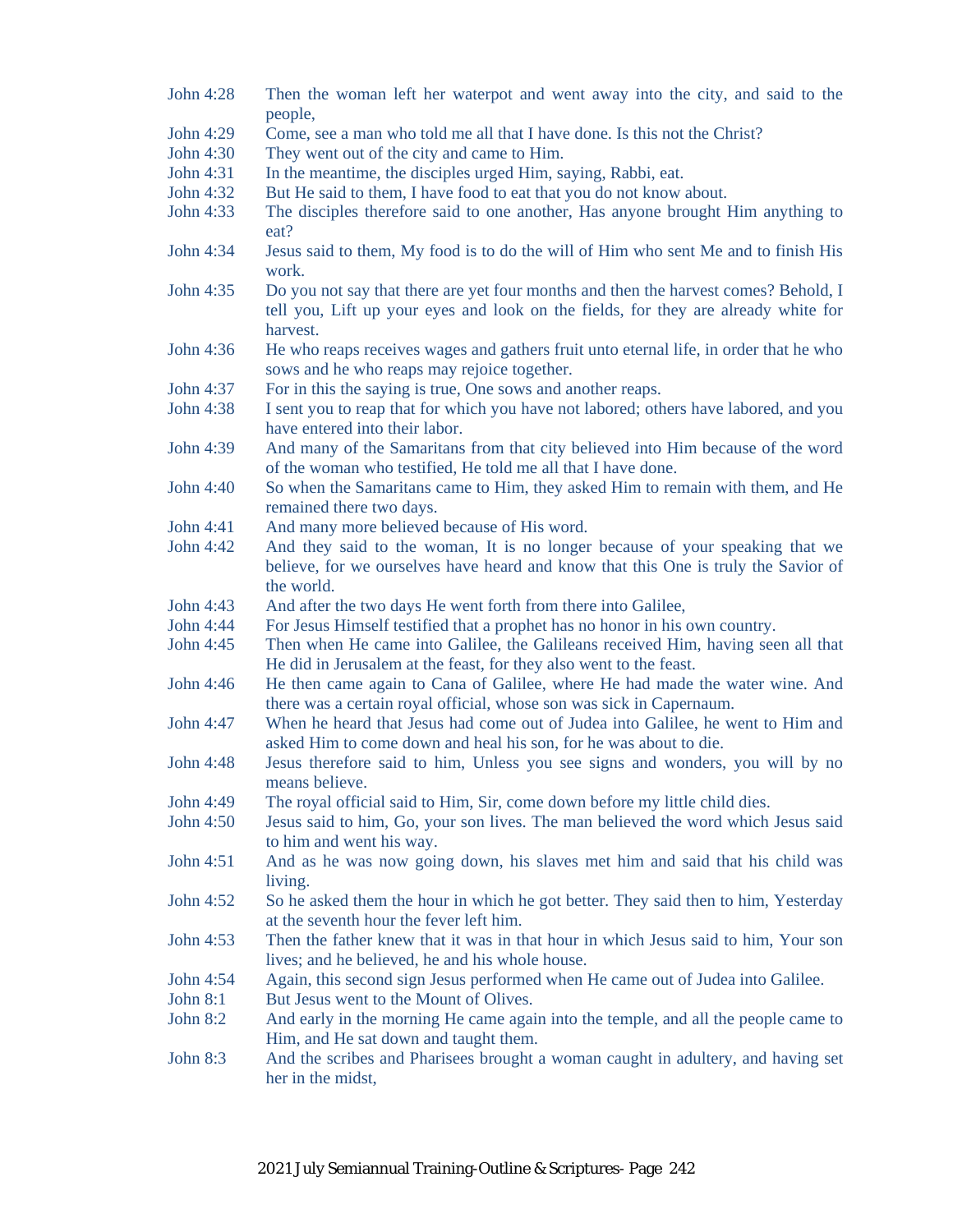| <b>John 8:4</b>  | They said to Him, Teacher, this woman has been caught committing adultery, in the<br>very act.                                                                                                                  |
|------------------|-----------------------------------------------------------------------------------------------------------------------------------------------------------------------------------------------------------------|
| <b>John 8:5</b>  | Now in the law, Moses commanded us to stone such women. What then do You<br>say?                                                                                                                                |
| <b>John 8:6</b>  | But they said this to tempt Him, so that they might have reason to accuse Him. But<br>Jesus stooped down and wrote with His finger on the ground.                                                               |
| John 8:7         | But when they persisted in questioning Him, He stood up and said to them, He who<br>is without sin among you, let him be the first to throw a stone at her.                                                     |
| John 8:8         | And again He stooped down and wrote on the ground.                                                                                                                                                              |
| <b>John 8:9</b>  | And when they heard that, they went out one by one, beginning with the older ones.<br>And Jesus was left alone, and the woman stood where she was, in the midst.                                                |
| John 8:10        | And Jesus stood up and said to her, Woman, where are they? Has no one<br>condemned you?                                                                                                                         |
| John 8:11        | And she said, No one, Lord. And Jesus said, Neither do I condemn you; go, and<br>from now on sin no more.                                                                                                       |
| John 8:12        | Again therefore Jesus spoke to them, saying, I am the light of the world; he who<br>follows Me shall by no means walk in darkness, but shall have the light of life.                                            |
| John 8:13        | The Pharisees then said to Him, You are testifying concerning Yourself; Your<br>testimony is not true.                                                                                                          |
| John 8:14        | Jesus answered and said to them, Even if I testify concerning Myself, My testimony<br>is true, for I know where I came from and where I am going; but you do not know<br>where I come from or where I am going. |
| John 8:15        | You judge according to the flesh; I judge no one.                                                                                                                                                               |
| John 8:16        | But even if I do judge, My judgment is true, for I am not alone, but I and the Father<br>who sent Me.                                                                                                           |
| John 8:17        | And in your law also it has been written that the testimony of two men is true:                                                                                                                                 |
| John 8:18        | I am One who testifies concerning Myself, and the Father who sent Me testifies<br>concerning Me.                                                                                                                |
| John 8:19        | They said then to Him, Where is Your Father? Jesus answered, You know neither<br>Me nor My Father; if you knew Me, you would know My Father also.                                                               |
| John 8:20        | These words He spoke in the treasury as He taught in the temple; and no one seized<br>Him, because His hour had not yet come.                                                                                   |
| <b>John 8:21</b> | He said therefore again to them, I am going away, and you will seek Me and will<br>die in your sin. Where I am going, you cannot come.                                                                          |
| John 8:22        | The Jews then said, He is not going to kill Himself, is He, for He says, Where I am<br>going, you cannot come?                                                                                                  |
| John 8:23        | And He said to them, You are from below, I am from above; you are of this world, I<br>am not of this world.                                                                                                     |
| John 8:24        | Therefore I said to you that you will die in your sins; for unless you believe that I<br>am, you will die in your sins.                                                                                         |
| John 8:25        | They said then to Him, Who are You? Jesus said to them, Altogether that which I<br>also tell you.                                                                                                               |
| John 8:26        | I have many things to say and to judge concerning you, but He who sent Me is true,<br>and what I have heard from Him, these things I speak to the world.                                                        |
| John 8:27        | They did not understand that He was speaking to them of the Father.                                                                                                                                             |
| John 8:28        | Jesus therefore said to them, When you lift up the Son of Man, then you will know<br>that I am, and that I do nothing from Myself, but as My Father has taught Me, I<br>speak these things.                     |
| John 8:29        | And He who sent Me is with Me; He has not left Me alone, for I always do the<br>things that are pleasing to Him.                                                                                                |
| John 8:30        | As He spoke these things, many believed into Him.                                                                                                                                                               |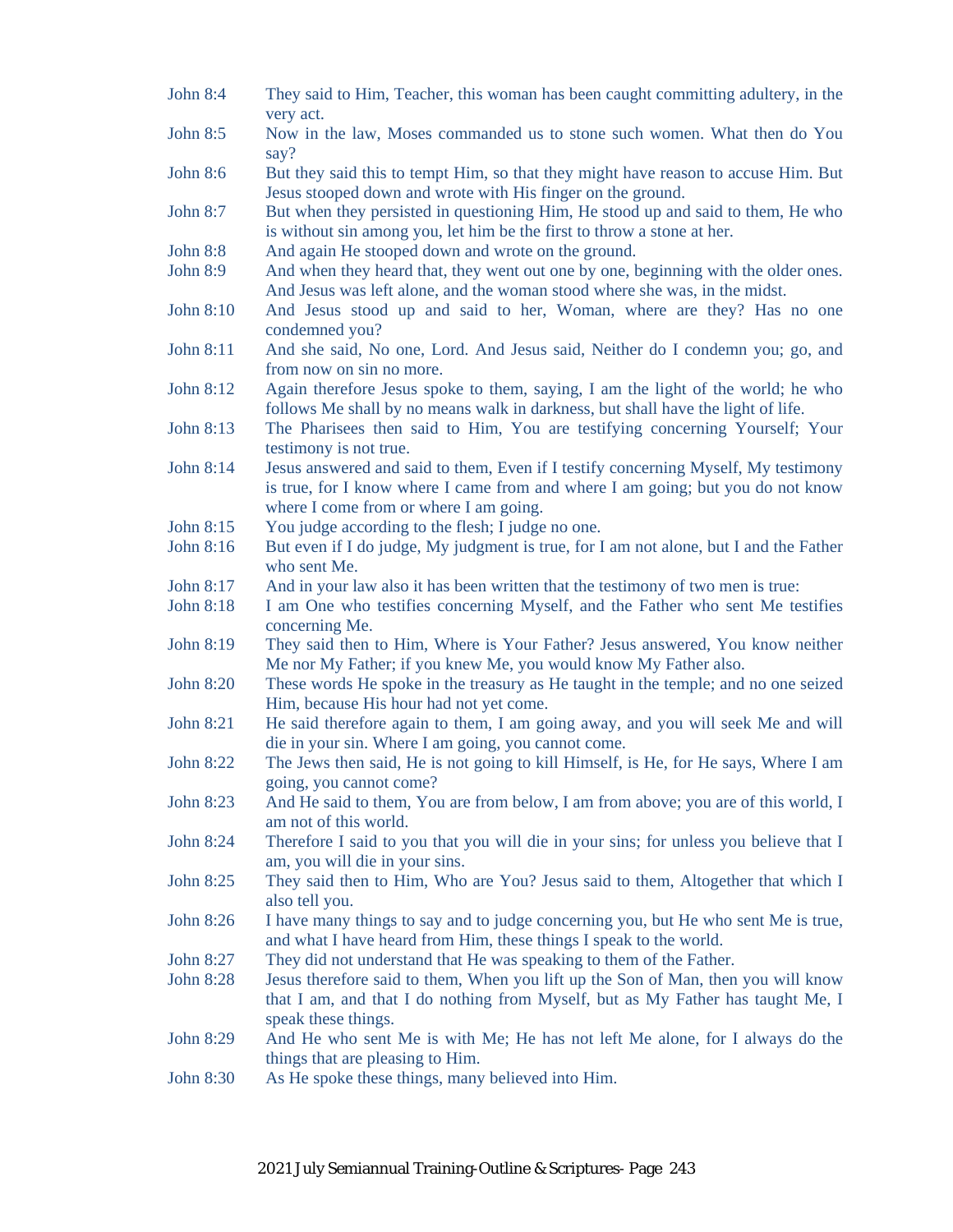| John 8:31        | Then Jesus said to those Jews who believed Him, If you abide in My word, you are<br>truly My disciples;                                                                                                            |
|------------------|--------------------------------------------------------------------------------------------------------------------------------------------------------------------------------------------------------------------|
| John 8:32        | And you shall know the truth, and the truth shall set you free.                                                                                                                                                    |
| John 8:33        | They answered Him, We are Abraham's seed and have never yet been enslaved to                                                                                                                                       |
|                  | anyone. How is it that you say, You shall become free?                                                                                                                                                             |
| John 8:34        | Jesus answered them, Truly, truly, I say to you, Everyone who commits sin is a                                                                                                                                     |
|                  | slave of sin.                                                                                                                                                                                                      |
| John 8:35        | And the slave does not abide in the house forever; the son does abide forever.                                                                                                                                     |
| John 8:36        | If therefore the Son sets you free, you shall be free indeed.                                                                                                                                                      |
| John 8:37        | I know that you are Abraham's seed; but you seek to kill Me because My word has<br>no place in you.                                                                                                                |
| John 8:38        | I speak the things which I have seen with My Father; so then, you also do the things<br>which you have heard from your father.                                                                                     |
| John 8:39        | They answered and said to Him, Our father is Abraham. Jesus said to them, If you<br>were Abraham's children, you would do the works of Abraham.                                                                    |
| John 8:40        | But now you are seeking to kill Me, a man who has told you the truth which I heard<br>from God; Abraham did not do this.                                                                                           |
| John 8:41        | You do the works of your father. They then said to Him, We were not born of<br>fornication; we have one Father, God.                                                                                               |
| John 8:42        | Jesus said to them, If God were your Father, you would love Me; for I came forth                                                                                                                                   |
|                  | out from God and have come from Him; for I have not come of Myself, but He sent<br>Me.                                                                                                                             |
| John 8:43        | Why do you not understand My speaking? It is because you cannot hear My word.                                                                                                                                      |
| John 8:44        | You are of your father the devil, and you want to do the desires of your father. He                                                                                                                                |
|                  | was a murderer from the beginning and does not stand in the truth, because there is<br>no truth in him. When he speaks the lie, he speaks it out of his own possessions; for<br>he is a liar and the father of it. |
| John 8:45        | But because I speak the truth, you do not believe Me.                                                                                                                                                              |
| John 8:46        | Which of you convicts Me of sin? Since I speak truth, why do you not believe Me?                                                                                                                                   |
| John 8:47        | He who is of God hears the words of God; for this reason you do not hear them,<br>because you are not of God.                                                                                                      |
| <b>John 8:48</b> | The Jews answered and said to Him, Have we not spoken well in saying that You<br>are a Samaritan and have a demon?                                                                                                 |
| John 8:49        | Jesus answered, I do not have a demon, but I honor My Father, and you dishonor<br>Me.                                                                                                                              |
| John 8:50        | But I do not seek My glory; there is One who seeks glory for Me and judges.                                                                                                                                        |
| John 8:51        | Truly, truly, I say to you, If anyone keeps My word, he shall by no means see death<br>forever.                                                                                                                    |
| John 8:52        | The Jews therefore said to Him, Now we know that You have a demon. Abraham<br>died, and the prophets too; yet You say, If anyone keeps My word, he shall by no<br>means taste death forever.                       |
| John 8:53        | Are You greater than our father Abraham, who died? The prophets died too. Who<br>are You making Yourself?                                                                                                          |
| John 8:54        | Jesus answered, If I glorify Myself, My glory is nothing; it is My Father who<br>glorifies Me, of whom you say that He is your God.                                                                                |
| John 8:55        | Yet you have not known Him, but I know Him. And if I say that I do not know<br>Him, I will be like you, a liar; but I do know Him and I keep His word.                                                             |
| John 8:56        | Your father Abraham exulted that he would see My day, and he saw it and rejoiced.                                                                                                                                  |
| John 8:57        | The Jews then said to Him, You are not yet fifty years old, and have You seen<br>Abraham?                                                                                                                          |
| John 8:58        | Jesus said to them, Truly, truly, I say to you, Before Abraham came into being, I<br>am.                                                                                                                           |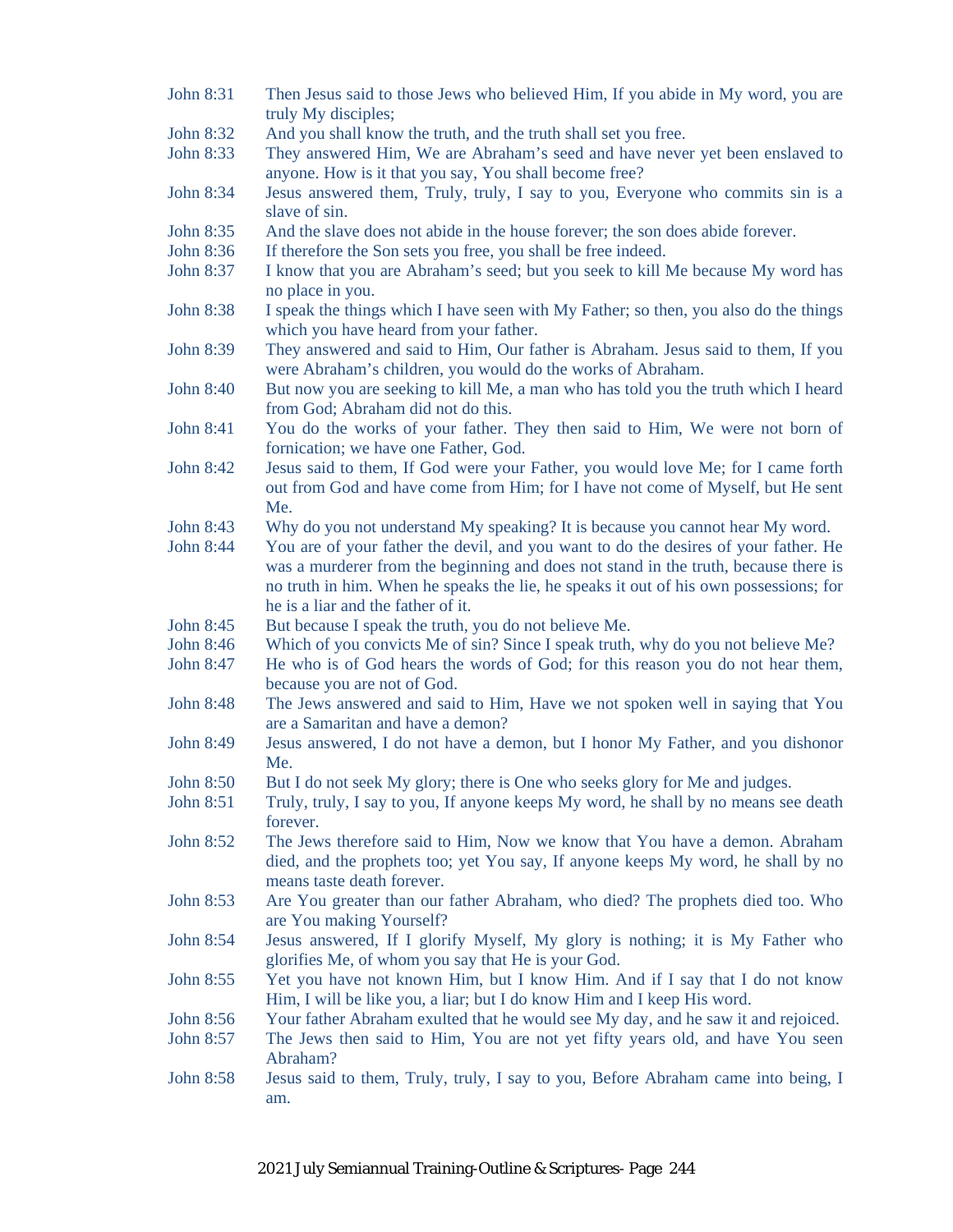John 8:59 So they picked up stones to throw at Him, but Jesus was hidden and went out of the temple. John 9:1 And as He passed by, He saw a man blind from birth. John 9:2 And His disciples asked Him, saying, Rabbi, who sinned, this man or his parents, that he would be born blind? John 9:3 Jesus answered, Neither has this man sinned nor his parents, but he was born so, that the works of God might be manifested in him. John 9:4 We must work the works of Him who sent Me while it is day; night is coming when no one can work. John 9:5 While I am in the world, I am the light of the world. John 9:6 When He had said this, He spat on the ground and made clay of the spittle and anointed his eyes with the clay, John 9:7 And He said to him, Go, wash in the pool of Siloam (which is interpreted, Sent). He went therefore and washed and came away seeing. John 9:8 The neighbors then and those who previously saw him as a beggar said, Is not this the one who used to sit and beg? John 9:9 Some said, This is he. Others said, No, but he is like him. He said, I am the one. John 9:10 They said then to him, How then were your eyes opened? John 9:11 He answered, The man called Jesus made clay and anointed my eyes, and said to me, Go to the pool of Siloam and wash. I went therefore and washed, and I received my sight. John 9:12 And they said to him, Where is He? He said, I do not know. John 9:13 They brought him who was once blind to the Pharisees. John 9:14 Now it was the Sabbath, on which day Jesus made the clay and opened his eyes. John 9:15 Again therefore the Pharisees also asked him how he received his sight. And he said to them, He put clay on my eyes, and I washed, and I see. John 9:16 Then some of the Pharisees said, This man is not from God, because He does not keep the Sabbath. But others said, How can a man who is a sinner do such signs? And there was a division among them. John 9:17 Then they said to the blind man again, What do you say about Him, in that He opened your eyes? And he said, He is a prophet. John 9:18 The Jews then did not believe concerning him that he had been blind and had received his sight, until they called the parents of him who had received his sight John 9:19 And asked them, saying, Is this your son, of whom you say that he was born blind? How then does he now see? John 9:20 Then his parents answered them and said, We know that this is our son and that he was born blind. John 9:21 But how he now sees, we do not know; or who opened his eyes, we do not know. Ask him; he is of age; he will speak for himself. John 9:22 His parents said these things because they feared the Jews, for the Jews had already agreed that if anyone confessed Him to be the Christ, he should be put out of the synagogue. John 9:23 Because of this his parents said, He is of age; question him. John 9:24 Therefore a second time they called the man who had been blind, and said to him, Give glory to God; we know that this man is a sinner. John 9:25 Then he answered, Whether or not He is a sinner, I do not know; one thing I do know, that though I was blind, now I see. John 9:26 They said then to him, What did He do to you? How did He open your eyes? John 9:27 He answered them, I told you already and you did not hear. Why do you want to hear it again? Do you also want to become His disciples? John 9:28 And they reviled him and said, You are His disciple; but we are disciples of Moses.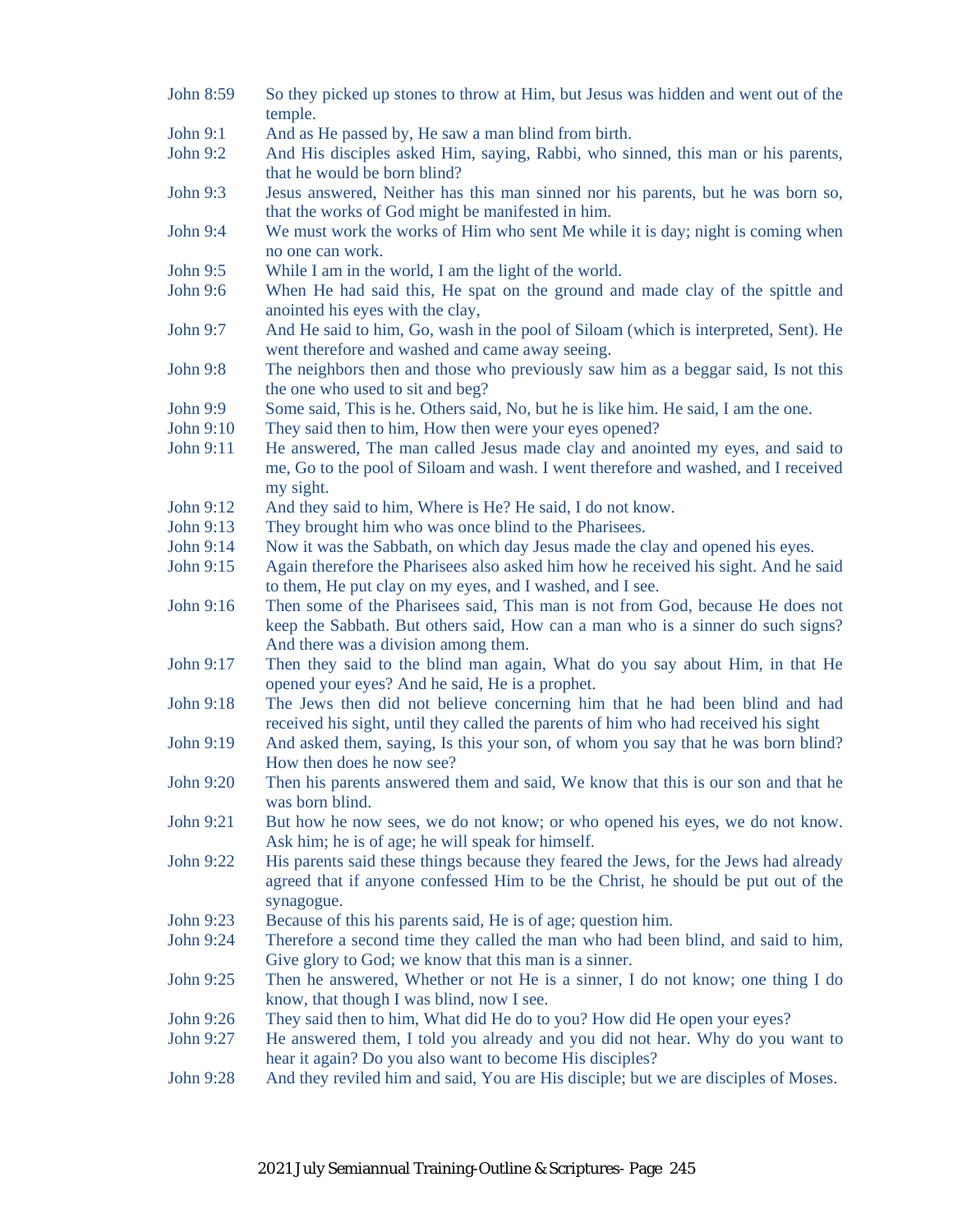John 9:29 We know that God has spoken to Moses, but as for this man, we do not know where He is from. John 9:30 The man answered and said to them, Why here is an amazing thing, that you do not know where He is from, and yet He opened my eyes! John 9:31 We know that God does not hear sinners, but if anyone is God-fearing and does His will, He hears him. John 9:32 Since time began it has never been heard that anyone opened the eyes of one born blind. John 9:33 If this man were not from God, He could do nothing. John 9:34 They answered and said to him, You were wholly born in sins, and you are teaching us? And they cast him out. John 9:35 Jesus heard that they had cast him out, and He found him and said, Do you believe into the Son of God? John 9:36 He answered and said, And who is He, Lord, that I may believe into Him? John 9:37 Jesus said to him, You have both seen Him, and He is the One speaking with you. John 9:38 And he said, Lord, I believe; and he worshipped Him. John 9:39 And Jesus said, For judgment I have come into this world, that those who do not see may see, and that those who see may become blind. John 9:40 Some of the Pharisees who were with Him heard these things and said to Him, We are not blind also, are we? John 9:41 Jesus said to them, If you were blind, you would not have sin; but now that you say, We see; your sin remains. John 11:1 Now there was a certain man who was sick, Lazarus from Bethany, of the village of Mary and her sister Martha. John 11:2 It was that Mary who anointed the Lord with ointment and wiped His feet with her hair, whose brother Lazarus was sick. John 11:3 The sisters therefore sent to Him saying, Lord, behold, he whom You love is sick. John 11:4 But when Jesus heard it, He said, This sickness is not unto death, but for the glory of God, in order that the Son of God may be glorified through it. John 11:5 Now Jesus loved Martha and her sister and Lazarus. John 11:6 When therefore He heard that he was sick, He remained at that time in the place where He was for two days. John 11:7 Then after this He said to the disciples, Let us go into Judea again. John 11:8 The disciples said to Him, Rabbi, the Jews were just now seeking to stone You, and You are going there again? John 11:9 Jesus answered, Are there not twelve hours in the day? If anyone walks in the day, he does not stumble, because he sees the light of this world. John 11:10 But if anyone walks in the night, he stumbles, because the light is not in him. John 11:11 He said these things, and after this He said to them, Our friend Lazarus has fallen asleep; but I am going that I may wake him out of sleep. John 11:12 The disciples then said to Him, Lord, if he has fallen asleep, he will recover. John 11:13 But Jesus had spoken about his death, but they thought that He was speaking about taking rest in sleep. John 11:14 So Jesus then told them plainly, Lazarus has died. John 11:15 And I rejoice for your sakes that I was not there, so that you may believe; but let us go to him. John 11:16 Then Thomas, who is called Didymus, said to his fellow disciples, Let us also go, that we may die with Him. John 11:17 Then when Jesus came, He found that he had already been in the tomb four days. John 11:18 Now Bethany was near Jerusalem, about fifteen stadia away. John 11:19 And many of the Jews had come to Martha and Mary to console them concerning their brother.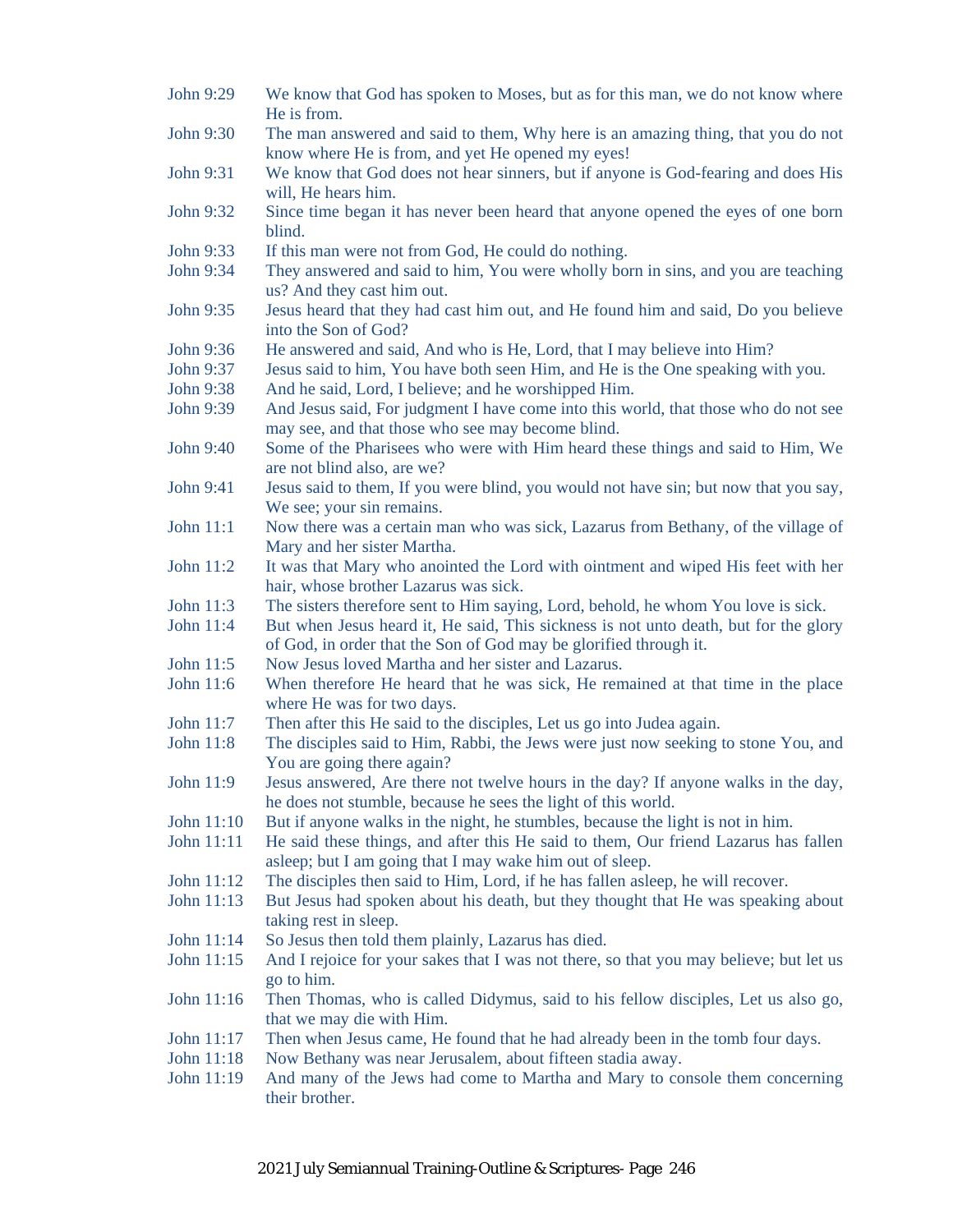- John 11:20 Martha therefore, when she heard that Jesus was coming, went to meet Him; but Mary sat in the house.
- John 11:21 Then Martha said to Jesus, Lord, if You had been here, my brother would not have died.
- John 11:22 But even now I know that whatever You ask of God, God will give You.
- John 11:23 Jesus said to her, Your brother will rise again.
- John 11:24 Martha said to Him, I know that he will rise again in the resurrection in the last day.
- John 11:25 Jesus said to her, I am the resurrection and the life; he who believes into Me, even if he should die, shall live;
- John 11:26 And everyone who lives and believes into Me shall by no means die forever. Do you believe this?
- John 11:27 She said to Him, Yes, Lord; I have believed that You are the Christ, the Son of God, He who comes into the world.
- John 11:28 And when she had said this, she went away and called Mary her sister secretly, saying, The Teacher is here and is calling you.
- John 11:29 And she, when she heard this, rose quickly and came to Him.
- John 11:30 Now Jesus had not yet come into the village, but was still in the place where Martha met Him.
- John 11:31 The Jews then who were with her in the house and were consoling her, when they saw that Mary rose up quickly and went out, followed her, supposing that she was going to the tomb to weep there.
- John 11:32 Then Mary, when she came to where Jesus was, saw Him and fell at His feet, saying to Him, Lord, if You had been here, my brother would not have died.
- John 11:33 Then Jesus, when He saw her weeping and the Jews who came with her weeping, was moved with indignation in His spirit and was troubled,
- John 11:34 And He said, Where have you put him? They said to Him, Lord, come and see.
- John 11:35 Jesus wept.
- John 11:36 The Jews then said, Behold how He loved him!
- John 11:37 But some of them said, Could not He who opened the eyes of the blind man also have caused that this man would not die?
- John 11:38 Jesus therefore, moved with indignation again in Himself, came to the tomb. Now it was a cave, and a stone was lying against it.
- John 11:39 Jesus said, Take away the stone. Martha, the sister of him who was deceased, said to Him, Lord, by now he smells, for it is the fourth day that he is there.
- John 11:40 Jesus said to her, Did I not tell you that if you believe you will see the glory of God?
- John 11:41 Then they took the stone away. And Jesus lifted up His eyes and said, Father, I thank You that You have heard Me.
- John 11:42 And I knew that You always hear Me; but because of the crowd standing around, I said it, that they may believe that You have sent Me.
- John 11:43 And when He had said these things, He cried out with a loud voice, Lazarus, come out!
- John 11:44 And he who had died came out, bound hand and foot with cloths, and his face was bound about with a handkerchief. Jesus said to them, Loose him and let him go.
- John 11:45 Many of the Jews therefore who had come to Mary and beheld the things that He did believed into Him.
- John 11:46 But some of them went away to the Pharisees and told them the things that Jesus did.
- John 11:47 Then the chief priests and the Pharisees assembled a council and said, What do we do? For this man is doing many signs.
- John 11:48 If we let Him do so, all will believe into Him, and the Romans will come and take away both our place and our nation.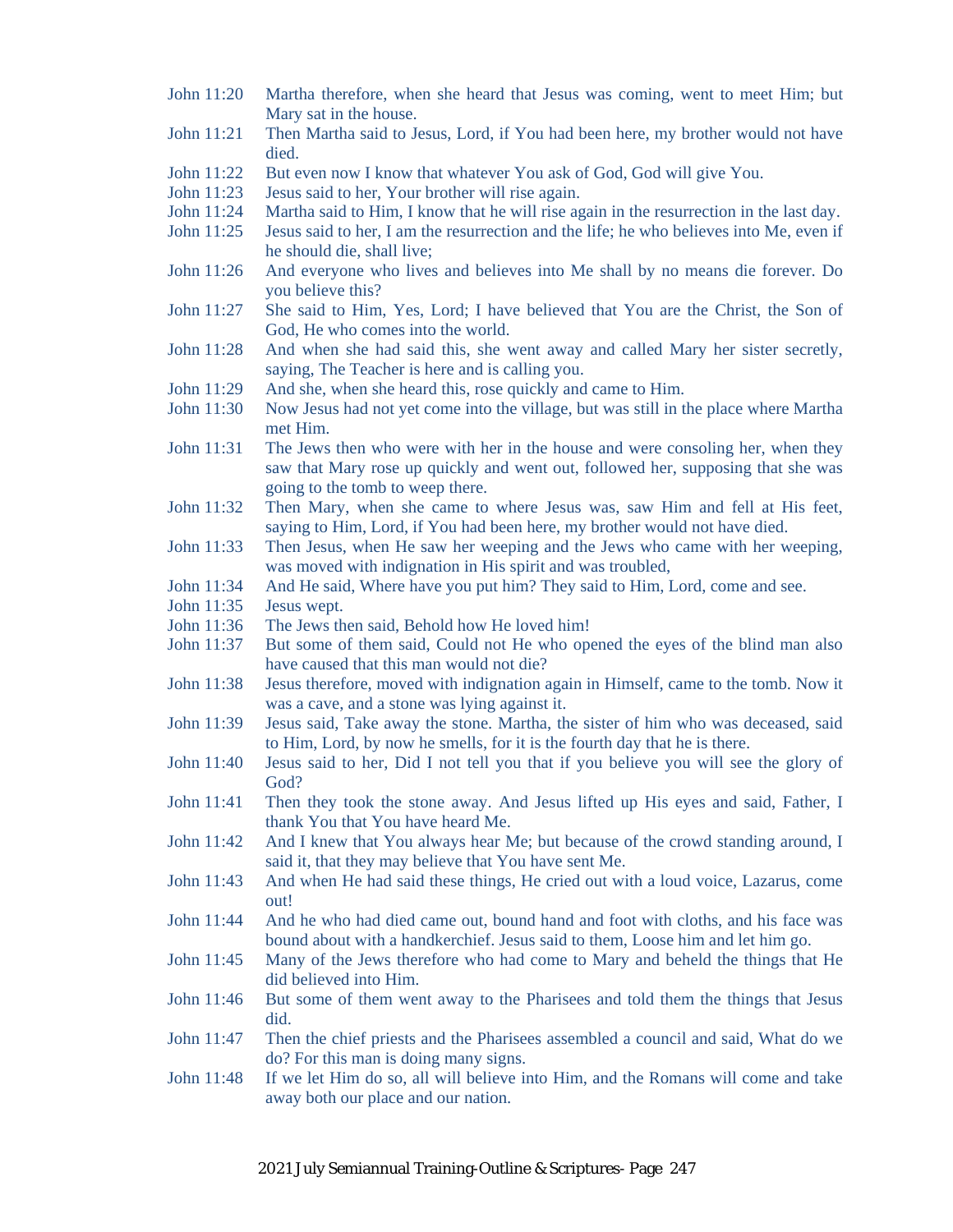- John 11:49 But a certain one of them, Caiaphas, who was high priest that year, said to them, You know nothing at all,
- John 11:50 Nor do you take account of the fact that it is expedient for you that one man die for the people and that not the whole nation perish.
- John 11:51 But this he did not say from himself, but being high priest that year, he prophesied that Jesus was to die for the nation,
- John 11:52 And not for the nation only, but that He might also gather into one the children of God who are scattered abroad.
- John 11:53 From that day therefore they took counsel to kill Him.
- John 11:54 Jesus therefore no longer walked openly among the Jews, but went away from there to the region near the wilderness, into a city called Ephraim, and there He remained with the disciples.
- John 11:55 Now the Passover of the Jews was near, and many went up to Jerusalem out of the country before the Passover in order to purify themselves.
- John 11:56 They then sought Jesus, and said to one another as they stood in the temple, What do you think? That He will not, by any means, come to the feast?
- John 11:57 Now the chief priests and the Pharisees had given orders that if anyone knew where He was, he should disclose it, so that they might arrest Him.
- 1.We should care not for good and evil but for life—4:10-14, 20-21, 23-24; 8:3-9; 9:1-3; 11:20-27.
	- John 4:10 Jesus answered and said to her, If you knew the gift of God and who it is who says to you, Give Me a drink, you would have asked Him, and He would have given you living water.
	- John 4:11 The woman said to Him, Sir, You have no bucket, and the well is deep; where then do You get this living water?
	- John 4:12 Are You greater than our father Jacob, who gave us the well and drank of it himself, as well as his sons and his cattle?
	- John 4:13 Jesus answered and said to her, Everyone who drinks of this water shall thirst again,
	- John 4:14 But whoever drinks of the water that I will give him shall by no means thirst forever; but the water that I will give him will become in him a fountain of water springing up into eternal life.
	- John 4:20 Our fathers worshipped in this mountain, yet you say that in Jerusalem is the place where men must worship.
	- John 4:21 Jesus said to her, Woman, believe Me, an hour is coming when neither in this mountain nor in Jerusalem will you worship the Father.
	- John 4:23 But an hour is coming, and it is now, when the true worshippers will worship the Father in spirit and truthfulness, for the Father also seeks such to worship Him.
	- John 4:24 God is Spirit, and those who worship Him must worship in spirit and truthfulness.
	- John 8:3 And the scribes and Pharisees brought a woman caught in adultery, and having set her in the midst,
	- John 8:4 They said to Him, Teacher, this woman has been caught committing adultery, in the very act.
	- John 8:5 Now in the law, Moses commanded us to stone such women. What then do You say?
	- John 8:6 But they said this to tempt Him, so that they might have reason to accuse Him. But Jesus stooped down and wrote with His finger on the ground.
	- John 8:7 But when they persisted in questioning Him, He stood up and said to them, He who is without sin among you, let him be the first to throw a stone at her.
	- John 8:8 And again He stooped down and wrote on the ground.
	- John 8:9 And when they heard that, they went out one by one, beginning with the older ones. And Jesus was left alone, and the woman stood where she was, in the midst.
	- John 9:1 And as He passed by, He saw a man blind from birth.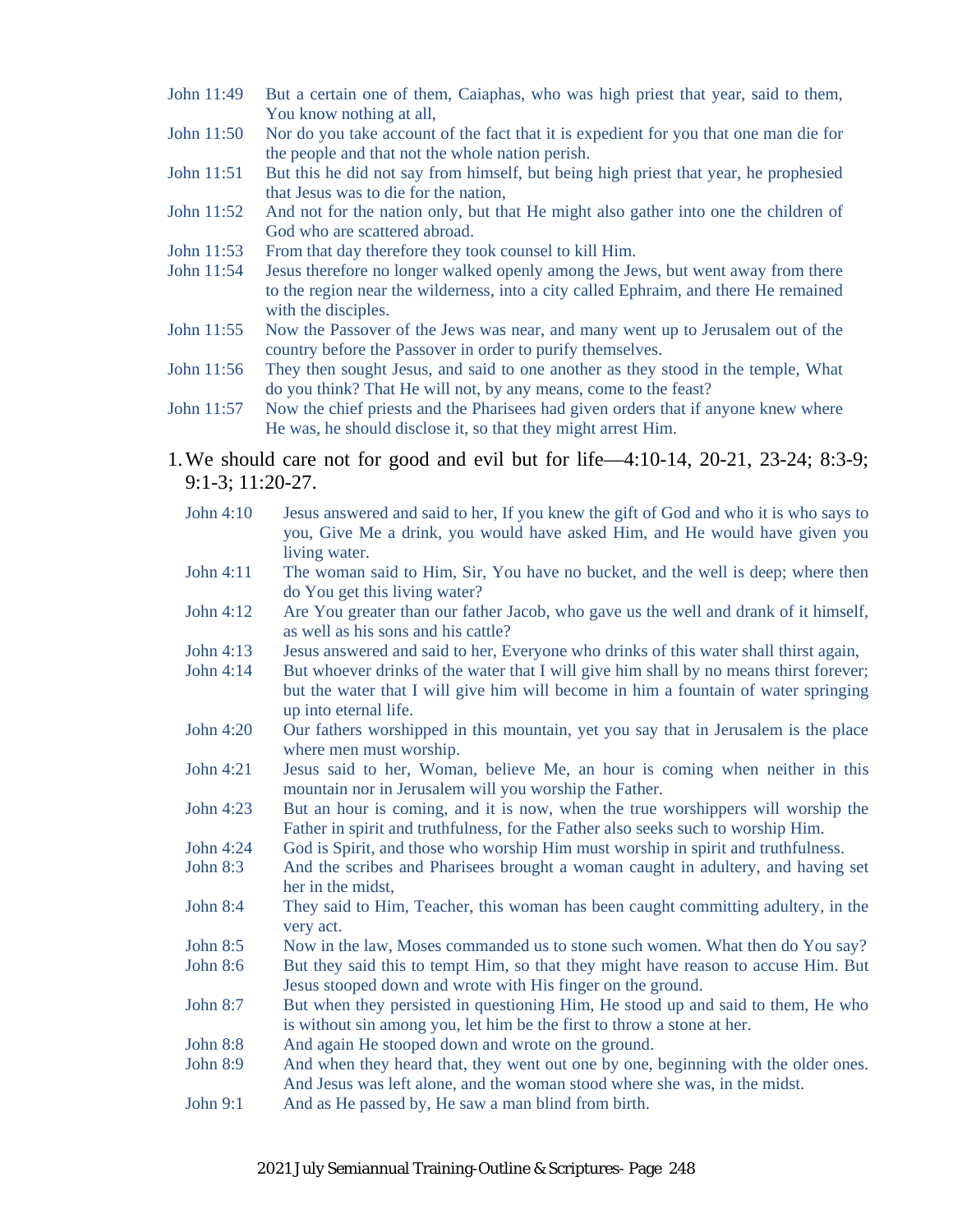- John 9:2 And His disciples asked Him, saying, Rabbi, who sinned, this man or his parents, that he would be born blind?
- John 9:3 Jesus answered, Neither has this man sinned nor his parents, but he was born so, that the works of God might be manifested in him.
- John 11:20 Martha therefore, when she heard that Jesus was coming, went to meet Him; but Mary sat in the house.
- John 11:21 Then Martha said to Jesus, Lord, if You had been here, my brother would not have died.
- John 11:22 But even now I know that whatever You ask of God, God will give You.
- John 11:23 Jesus said to her, Your brother will rise again.
- John 11:24 Martha said to Him, I know that he will rise again in the resurrection in the last day.
- John 11:25 Jesus said to her, I am the resurrection and the life; he who believes into Me, even if he should die, shall live;
- John 11:26 And everyone who lives and believes into Me shall by no means die forever. Do you believe this?
- John 11:27 She said to Him, Yes, Lord; I have believed that You are the Christ, the Son of God, He who comes into the world.
- 2.The best way to discern a matter is to discern according to life or death, not according to right and wrong, good and evil—Rom. 8:6; 2 Cor. 11:3.

Rom. 8:6 For the mind set on the flesh is death, but the mind set on the spirit is life and peace.

2 Cor. 11:3 But I fear lest somehow, as the serpent deceived Eve by his craftiness, your thoughts would be corrupted from the simplicity and the purity toward Christ.

#### **IV. Christ is our life—Col. 3:4:**

- Col. 3:4 When Christ our life is manifested, then you also will be manifested with Him in glory.
- A. The life of God is the life of Christ, and the life of Christ has become our life v. 4; John 5:26:
	- Col. 3:4 When Christ our life is manifested, then you also will be manifested with Him in glory.
	- John 5:26 For just as the Father has life in Himself, so He gave to the Son to also have life in Himself;
	- 1.For Christ to be our life means that He is subjective to us to the uttermost—1:4; 14:6a; 10:10b; 1 Cor. 15:45b; Rom. 8:10, 6, 11.
		- John 1:4 In Him was life, and the life was the light of men.
		- John 14:6 Jesus said to him, I am the way and the reality and the life; no one comes to the Father except through Me.
		- John 10:10 The thief does not come except to steal and kill and destroy; I have come that they may have life and may have it abundantly.
		- 1 Cor. 15:45 So also it is written, "The first man, Adam, became a living soul"; the last Adam became a life-giving Spirit.
		- Rom. 8:10 But if Christ is in you, though the body is dead because of sin, the spirit is life because of righteousness.
		- Rom. 8:6 For the mind set on the flesh is death, but the mind set on the spirit is life and peace.
		- Rom. 8:11 And if the Spirit of the One who raised Jesus from the dead dwells in you, He who raised Christ from the dead will also give life to your mortal bodies through His Spirit who indwells you.

2.It is impossible to separate a person from the life of that person, for a person's life is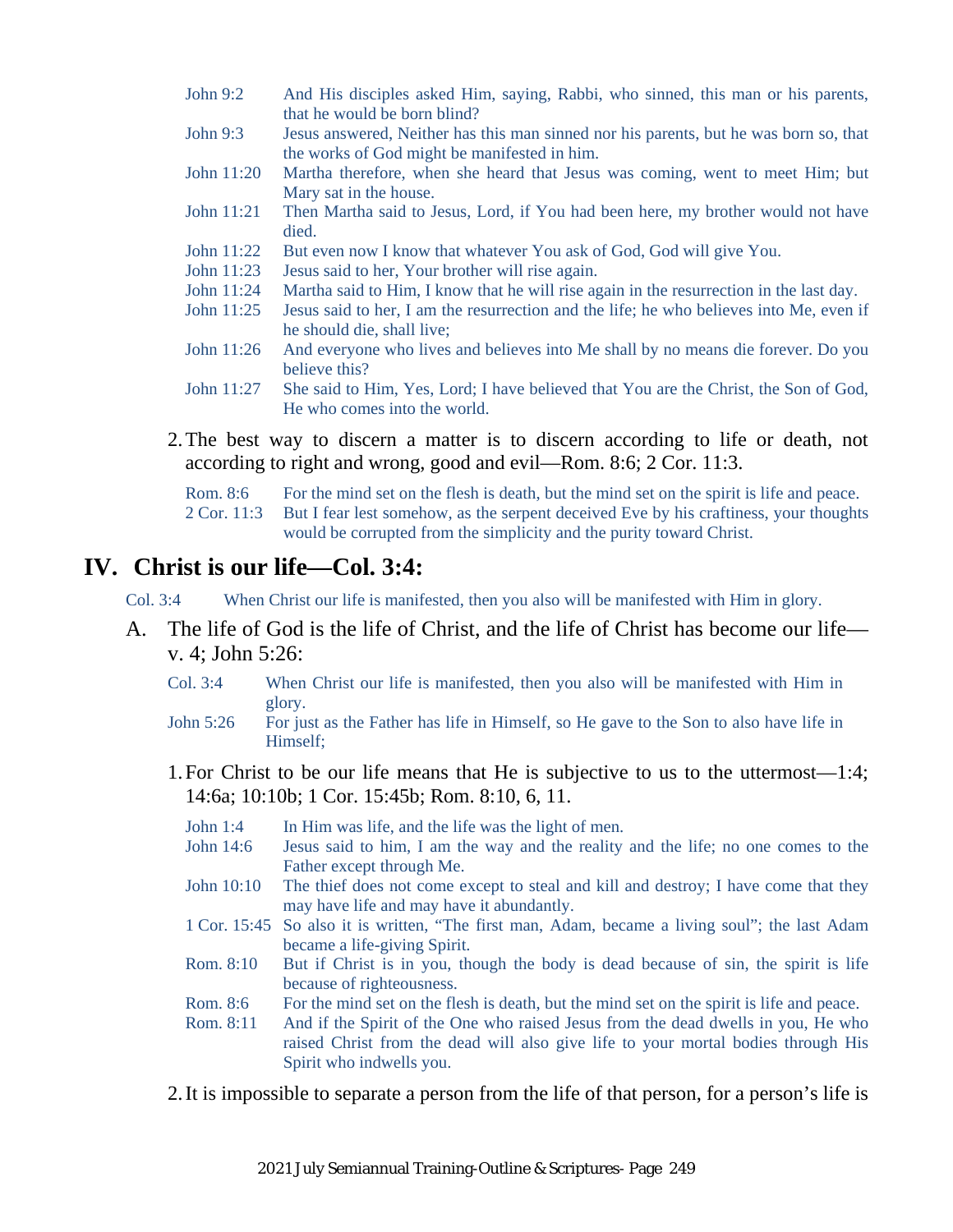the person himself; thus, to say that Christ is our life means that Christ has become us and that we have one life and living with Him—John 14:6a; Phil. 1:21a.

- John 14:6 Jesus said to him, I am the way and the reality and the life; no one comes to the Father except through Me.
- Phil. 1:21 For to me, to live is Christ and to die is gain.
- B. The truth that Christ is our life is a strong indication that we are to take Him as life and live Him in our daily life—Col. 3:4; John 6:57:
	- Col. 3:4 When Christ our life is manifested, then you also will be manifested with Him in glory.
	- John 6:57 As the living Father has sent Me and I live because of the Father, so he who eats Me, he also shall live because of Me.
	- 1.Christ must be our life in a practical and experiential way; day by day we need to be saved in His life—Col. 3:4; 1 Cor. 15:45b; Rom. 5:10.
		- Col. 3:4 When Christ our life is manifested, then you also will be manifested with Him in glory.
		- 1 Cor. 15:45 So also it is written, "The first man, Adam, became a living soul"; the last Adam became a life-giving Spirit.
		- Rom. 5:10 For if we, being enemies, were reconciled to God through the death of His Son, much more we will be saved in His life, having been reconciled,
	- 2.The new man is the spontaneous issue of our taking Christ as our life and living Him—Col. 3:3-4, 10-11.
		- Col. 3:3 For you died, and your life is hidden with Christ in God.
		- Col. 3:4 When Christ our life is manifested, then you also will be manifested with Him in glory.
		- Col. 3:10 And have put on the new man, which is being renewed unto full knowledge according to the image of Him who created him,
		- Col. 3:11 Where there cannot be Greek and Jew, circumcision and uncircumcision, barbarian, Scythian, slave, free man, but Christ is all and in all.

#### **V. There are two possible ways of our life and work before God—the way that leads to life and the way that leads to destruction—Matt. 7:13-14:**

- Matt. 7:13 Enter in through the narrow gate, for wide is the gate and broad is the way that leads to destruction, and many are those who enter through it.
- Matt. 7:14 Because narrow is the gate and constricted is the way that leads to life, and few are those who find it.
- A. In order to take the way that leads to life, we need to enter in through the narrow gate and then walk on the constricted way—vv. 13-14:
	- Matt. 7:13 Enter in through the narrow gate, for wide is the gate and broad is the way that leads to destruction, and many are those who enter through it.
	- Matt. 7:14 Because narrow is the gate and constricted is the way that leads to life, and few are those who find it.
	- 1.The narrow gate deals not only with outward conduct but also with inward motive.
	- 2.The old man, the self, the flesh, the human concept, and the world with its glory are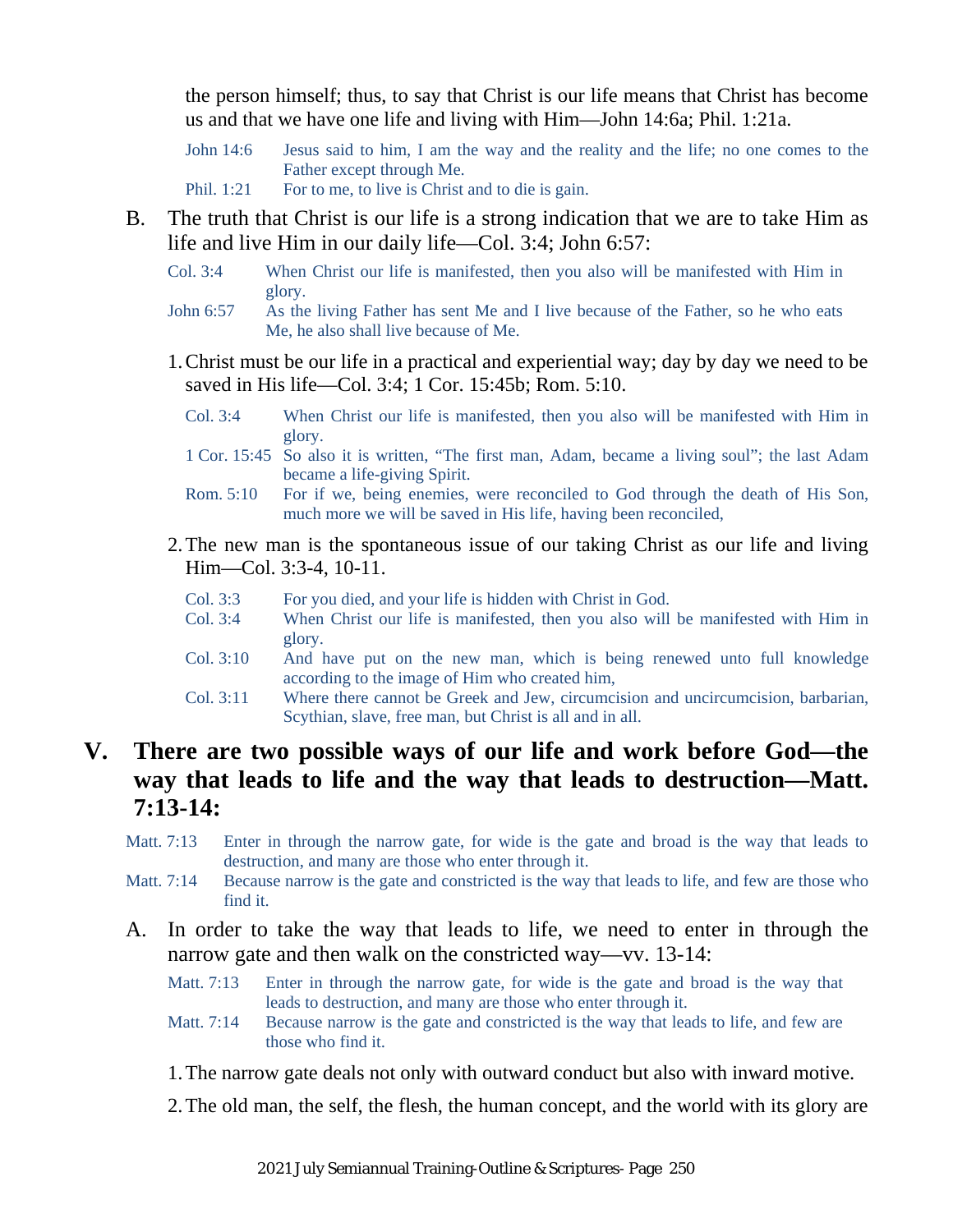all excluded; only that which corresponds with God's will can enter in—v. 21; 12:50.

- Matt. 7:21 Not everyone who says to Me, Lord, Lord, will enter into the kingdom of the heavens, but he who does the will of My Father who is in the heavens.
- Matt. 12:50 For whoever does the will of My Father who is in the heavens, he is My brother and sister and mother.
- 3.First, we need to enter in through the narrow gate and then walk on the constricted way, a way that is lifelong and leads to life—7:14.
	- Matt. 7:14 Because narrow is the gate and constricted is the way that leads to life, and few are those who find it.
- 4.The word life in Matthew 7:14 refers to the ever-blessed condition of the kingdom, which is filled with the eternal life of God; this life is in the reality of the kingdom today and will be in the manifestation of the kingdom in the coming age—19:29; Luke 18:30.
	- Matt. 7:14 Because narrow is the gate and constricted is the way that leads to life, and few are those who find it.
	- Matt. 19:29 And everyone who has left houses or brothers or sisters or father or mother or children or fields for My name's sake shall receive a hundred times as much and shall inherit eternal life.

- B. The broad way is according to the worldly systems, satisfying the natural tastes, to get the crowd, to maintain a career of man, and to achieve man's enterprise; the destruction to which the broad way leads refers not to the perishing of a person but to the destruction of a person's deeds and works—1 Cor. 3:15; Matt. 13:31-33; Rev. 2:13, 20; 17:4-5.
	- 1 Cor. 3:15 If anyone's work is consumed, he will suffer loss, but he himself will be saved, yet so as through fire.
	- Matt. 13:31 Another parable He set before them, saying, The kingdom of the heavens is like a mustard seed, which a man took and sowed in his field,
	- Matt. 13:32 And which is smaller than all the seeds; but when it has grown, it is greater than the herbs and becomes a tree, so that the birds of heaven come and roost in its branches.
	- Matt. 13:33 Another parable He spoke to them: The kingdom of the heavens is like leaven, which a woman took and hid in three measures of meal until the whole was leavened.
	- Rev. 2:13 I know where you dwell, where Satan's throne is; and you hold fast My name and have not denied My faith, even in the days of Antipas, My witness, My faithful one, who was killed among you, where Satan dwells.
	- Rev. 2:20 But I have something against you, that you tolerate the woman Jezebel, she who calls herself a prophetess and teaches and leads My slaves astray to commit fornication and to eat idol sacrifices.
	- Rev. 17:4 And the woman was clothed in purple and scarlet, and gilded with gold and precious stone and pearls, having in her hand a golden cup full of abominations and the unclean things of her fornication.
	- Rev. 17:5 And on her forehead there was a name written, MYSTERY, BABYLON THE GREAT, THE MOTHER OF THE HARLOTS AND THE ABOMINATIONS OF THE EARTH.

Luke 18:30 Who shall not by all means receive back many times as much in this time, and in the coming age, eternal life.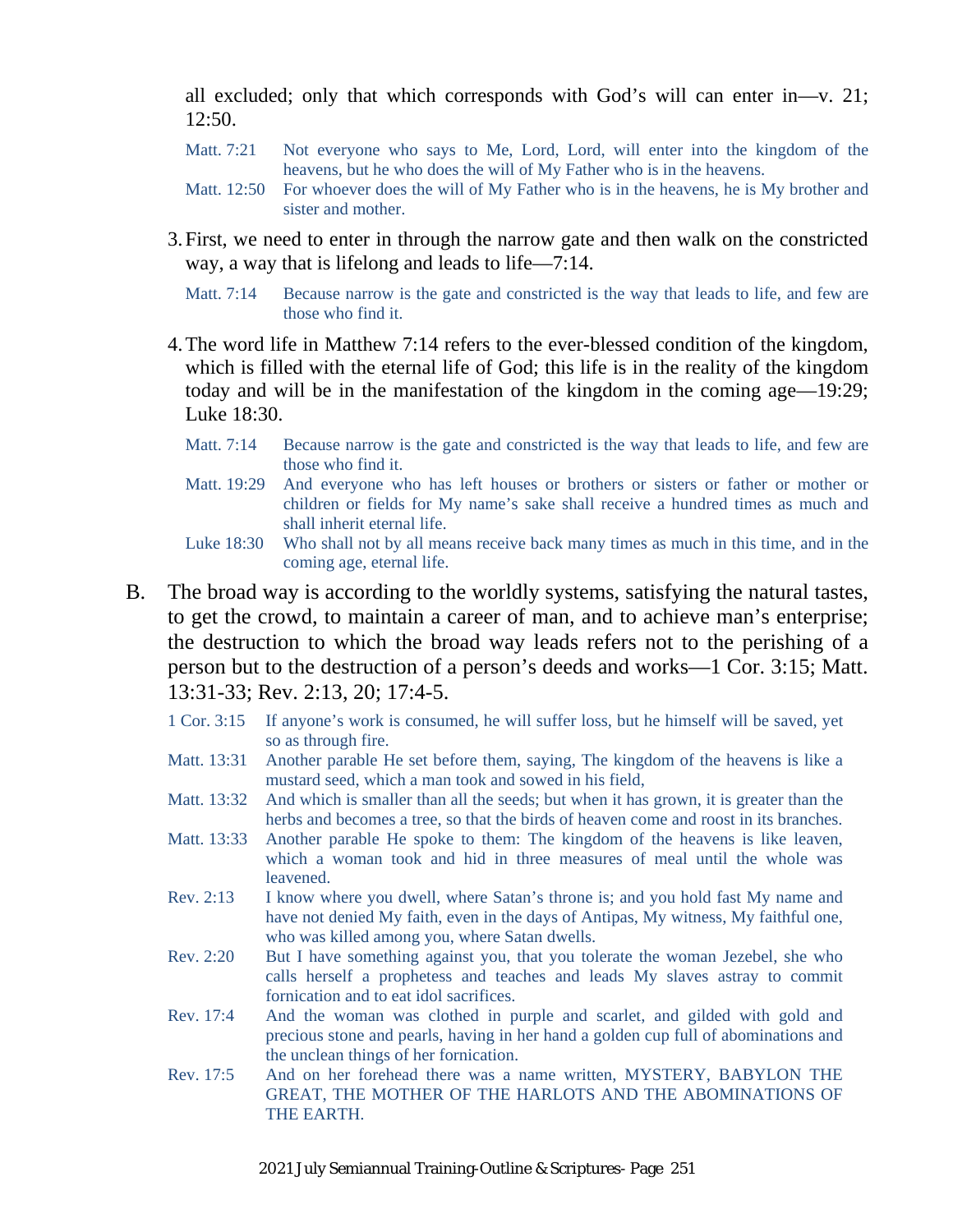- C. The way of the Lord's recovery is the way of life that leads to a living reward in life in the manifestation of the kingdom of the heavens in the coming age—Psa. 16:11; Jer. 21:8; Matt. 19:29; Luke 18:30; 1 Cor. 3:13-15; 15:58.
	- Psa. 16:11 You will make known to me the path of life; / In Your presence is fullness of joy; / At Your right hand there are pleasures forever.
	- Jer. 21:8 And to this people you shall say, Thus says Jehovah, I am setting before you the way of life and the way of death.
	- Matt. 19:29 And everyone who has left houses or brothers or sisters or father or mother or children or fields for My name's sake shall receive a hundred times as much and shall inherit eternal life.
	- Luke 18:30 Who shall not by all means receive back many times as much in this time, and in the coming age, eternal life.
	- 1 Cor. 3:13 The work of each will become manifest; for the day will declare it, because it is revealed by fire, and the fire itself will prove each one's work, of what sort it is.
	- 1 Cor. 3:14 If anyone's work which he has built upon the foundation remains, he will receive a reward;
	- 1 Cor. 3:15 If anyone's work is consumed, he will suffer loss, but he himself will be saved, yet so as through fire.
	- 1 Cor. 15:58 Therefore, my beloved brothers, be steadfast, immovable, always abounding in the work of the Lord, knowing that your labor is not in vain in the Lord.

#### **VI. We need to live by the sense of life—the feeling, the consciousness, of the divine life within us—Rom. 8:6; Eph. 4:18-19:**

- Rom. 8:6 For the mind set on the flesh is death, but the mind set on the spirit is life and peace.
- Eph. 4:18 Being darkened in their understanding, alienated from the life of God because of the ignorance which is in them, because of the hardness of their heart;
- Eph. 4:19 Who, being past feeling, have given themselves over to lasciviousness to work all uncleanness in greediness.
- A. The source of the sense of life is the divine life, the law of life, the Holy Spirit, Christ abiding in us, and God operating in us—Rom. 8:2, 10-11; Phil. 2:13.
	- Rom. 8:2 For the law of the Spirit of life has freed me in Christ Jesus from the law of sin and of death.
	- Rom. 8:10 But if Christ is in you, though the body is dead because of sin, the spirit is life because of righteousness.
	- Rom. 8:11 And if the Spirit of the One who raised Jesus from the dead dwells in you, He who raised Christ from the dead will also give life to your mortal bodies through His Spirit who indwells you.
	- Phil. 2:13 For it is God who operates in you both the willing and the working for His good pleasure.
- B. The divine life is the highest life, with the richest, strongest, and keenest feeling; this feeling is the sense of life—Eph. 4:18.

Eph. 4:18 Being darkened in their understanding, alienated from the life of God because of the ignorance which is in them, because of the hardness of their heart;

C. The sense of life guides us, governs us, controls us, and directs us, causing us to know whether we are living in the divine life or in the natural life and whether we are living in the flesh or in the spirit—Rom. 8:6.

Rom. 8:6 For the mind set on the flesh is death, but the mind set on the spirit is life and peace.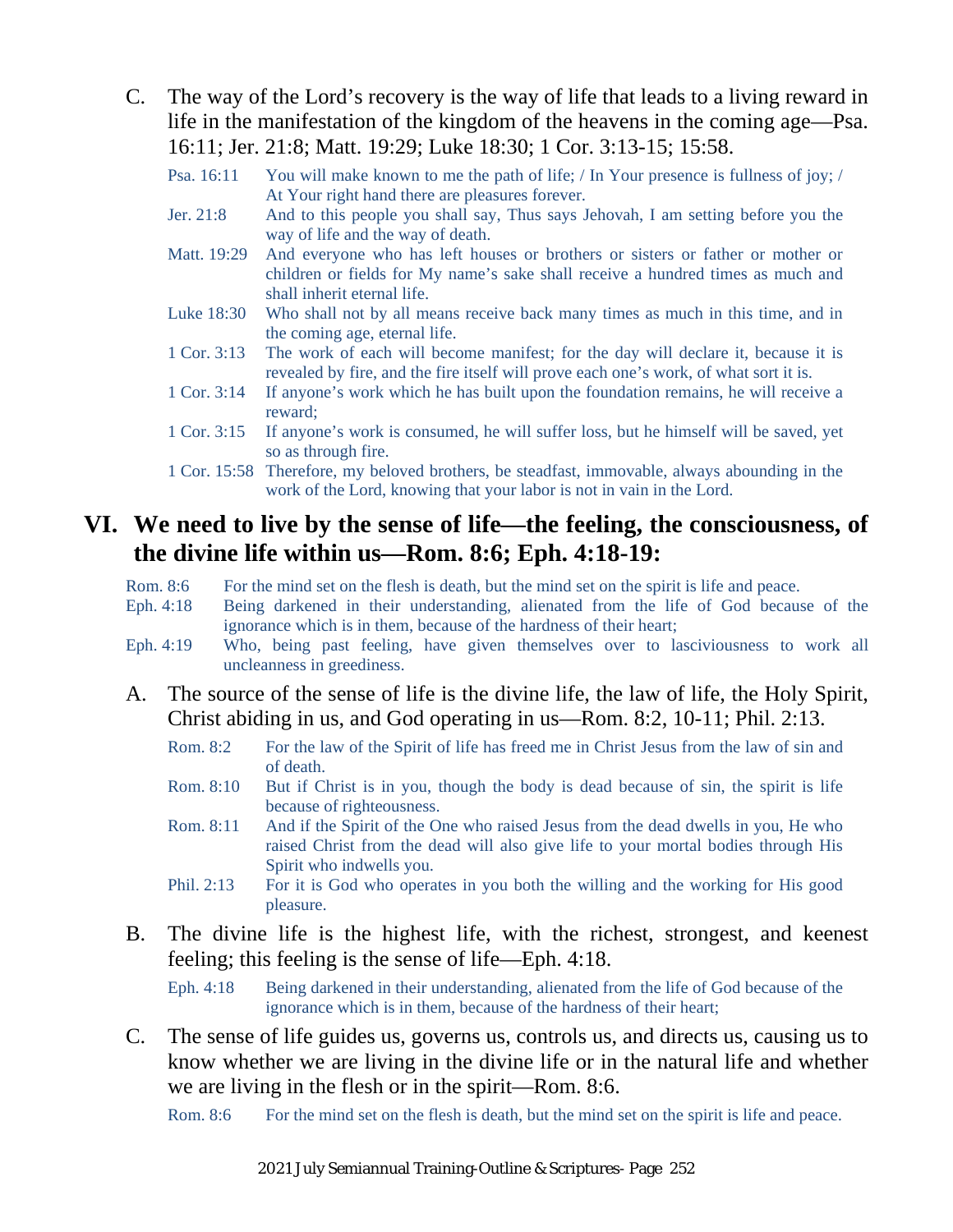#### **VII. We need to be victorious over the attack of death upon the church and build up the Body of Christ in the resurrection life of Christ— Matt. 16:18; John 11:25; Eph. 1:22-23; 4:16:**

- Matt. 16:18 And I also say to you that you are Peter, and upon this rock I will build My church, and the gates of Hades shall not prevail against it.
- John 11:25 Jesus said to her, I am the resurrection and the life; he who believes into Me, even if he should die, shall live;
- Eph. 1:22 And He subjected all things under His feet and gave Him to be Head over all things to the church,
- Eph. 1:23 Which is His Body, the fullness of the One who fills all in all.
- Eph. 4:16 Out from whom all the Body, being joined together and being knit together through every joint of the rich supply and through the operation in the measure of each one part, causes the growth of the Body unto the building up of itself in love.
- A. By the resurrection life of Christ in our spirit, we can be victorious over the attack of death upon the church—Matt. 16:18; Acts 2:24; 2 Tim. 1:10:
	- Matt. 16:18 And I also say to you that you are Peter, and upon this rock I will build My church, and the gates of Hades shall not prevail against it.
	- Acts 2:24 Whom God has raised up, having loosed the pangs of death, since it was not possible for Him to be held by it.
	- 2 Tim. 1:10 But now has been manifested through the appearing of our Savior Christ Jesus, who nullified death and brought life and incorruption to light through the gospel,
	- 1.From Eden onward, God's controversy with Satan has been on the issue of death and life—Rom. 8:6, 10-11; Heb. 2:15.
		- Rom. 8:6 For the mind set on the flesh is death, but the mind set on the spirit is life and peace.
		- Rom. 8:10 But if Christ is in you, though the body is dead because of sin, the spirit is life because of righteousness.
		- Rom. 8:11 And if the Spirit of the One who raised Jesus from the dead dwells in you, He who raised Christ from the dead will also give life to your mortal bodies through His Spirit who indwells you.
		- Heb. 2:15 And might release those who because of the fear of death through all their life were held in slavery.
	- 2.Matthew 16:18 shows us from what source the attack upon the church will come— "the gates of Hades," that is, death; Satan's special object is to spread death within the church, and his greatest fear with regard to the church is her resistance to his power of death—Rev. 2:8, 10-11.
		- Matt. 16:18 And I also say to you that you are Peter, and upon this rock I will build My church, and the gates of Hades shall not prevail against it.
		- Rev. 2:8 And to the messenger of the church in Smyrna write: These things says the First and the Last, who became dead and lived again:
		- Rev. 2:10 Do not fear the things that you are about to suffer. Behold, the devil is about to cast some of you into prison that you may be tried, and you will have tribulation for ten days. Be faithful unto death, and I will give you the crown of life.
		- Rev. 2:11 He who has an ear, let him hear what the Spirit says to the churches. He who overcomes shall by no means be hurt of the second death.
- B. We should be exercised in spirit to build up the Body of Christ in the resurrection life of Christ—Eph. 2:6, 21-22; 4:16; Rev. 1:18; 2:8; Phil. 3:10: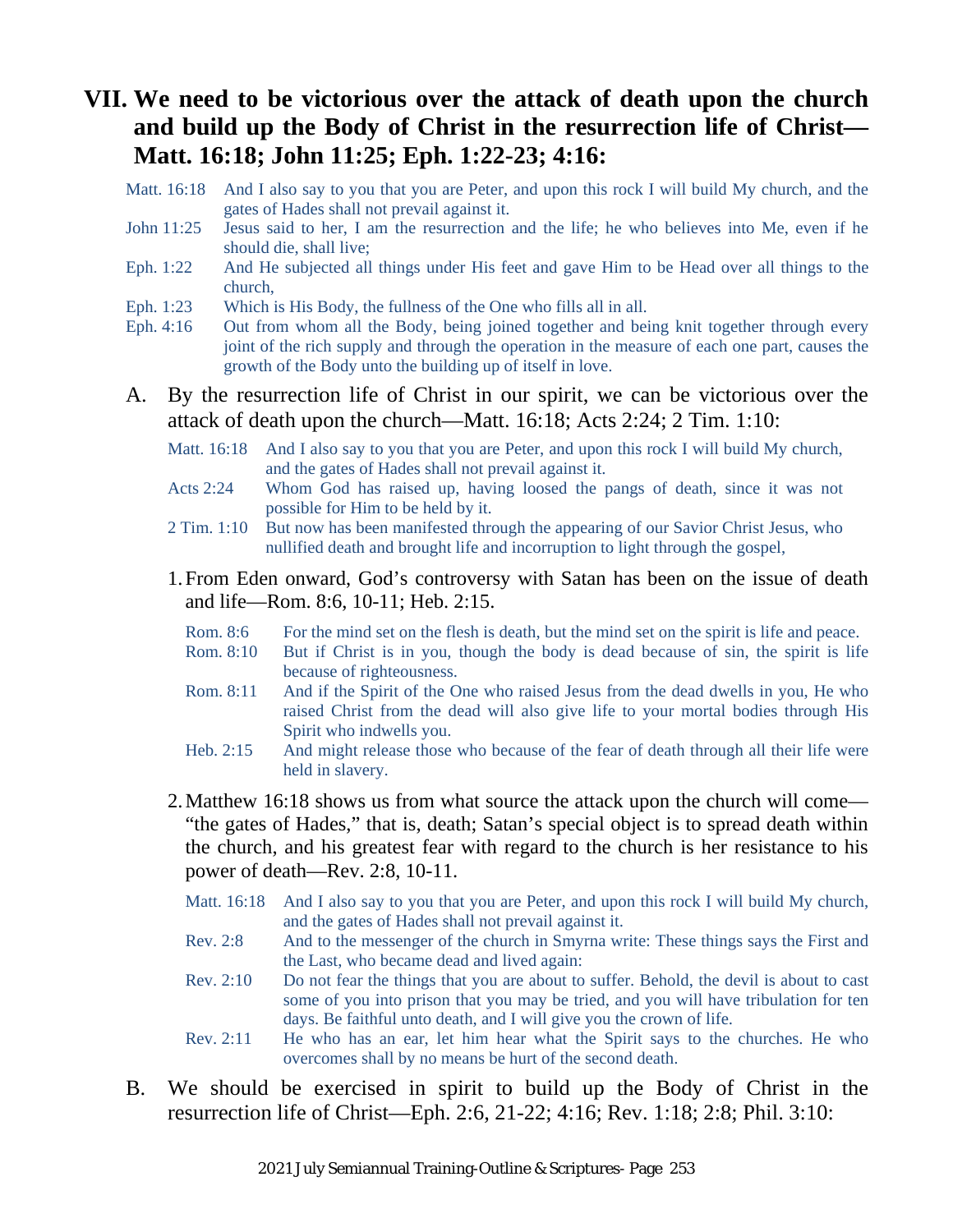- Eph. 2:6 And raised us up together with Him and seated us together with Him in the heavenlies in Christ Jesus,
- Eph. 2:21 In whom all the building, being fitted together, is growing into a holy temple in the Lord;
- Eph. 2:22 In whom you also are being built together into a dwelling place of God in spirit.
- Eph. 4:16 Out from whom all the Body, being joined together and being knit together through every joint of the rich supply and through the operation in the measure of each one part, causes the growth of the Body unto the building up of itself in love.
- Rev. 1:18 And the living One; and I became dead, and behold, I am living forever and ever; and I have the keys of death and of Hades.
- Rev. 2:8 And to the messenger of the church in Smyrna write: These things says the First and the Last, who became dead and lived again:
- Phil. 3:10 To know Him and the power of His resurrection and the fellowship of His sufferings, being conformed to His death,
- 1.The nature of the church as the Body of Christ is resurrection, and the reality of resurrection is Christ as the life-giving Spirit—John 11:25; Acts 2:24; Eph. 1:19-23; 1 Cor. 15:45b.
	- John 11:25 Jesus said to her, I am the resurrection and the life; he who believes into Me, even if he should die, shall live;
	- Acts 2:24 Whom God has raised up, having loosed the pangs of death, since it was not possible for Him to be held by it.
	- Eph. 1:19 And what is the surpassing greatness of His power toward us who believe, according to the operation of the might of His strength,
	- Eph. 1:20 Which He caused to operate in Christ in raising Him from the dead and seating Him at His right hand in the heavenlies,
	- Eph. 1:21 Far above all rule and authority and power and lordship and every name that is named not only in this age but also in that which is to come;
	- Eph. 1:22 And He subjected all things under His feet and gave Him to be Head over all things to the church,
	- Eph. 1:23 Which is His Body, the fullness of the One who fills all in all.
	- 1 Cor. 15:45 So also it is written, "The first man, Adam, became a living soul"; the last Adam became a life-giving Spirit.
- 2.When we live by the divine life within us, we are living a life in resurrection for the building up of the Body of Christ—Phil. 3:10-11; Eph. 4:15-16; Col. 2:19; 3:15.
	- Phil. 3:10 To know Him and the power of His resurrection and the fellowship of His sufferings, being conformed to His death,
	- Phil. 3:11 If perhaps I may attain to the out-resurrection from the dead.
	- Eph. 4:15 But holding to truth in love, we may grow up into Him in all things, who is the Head, Christ,
	- Eph. 4:16 Out from whom all the Body, being joined together and being knit together through every joint of the rich supply and through the operation in the measure of each one part, causes the growth of the Body unto the building up of itself in love.
	- Col. 2:19 And not holding the Head, out from whom all the Body, being richly supplied and knit together by means of the joints and sinews, grows with the growth of God.
	- Col. 3:15 And let the peace of Christ arbitrate in your hearts, to which also you were called in one Body; and be thankful.

#### **VIII. "We know that we have passed out of death into life because we love the brothers"—1 John 3:14a:**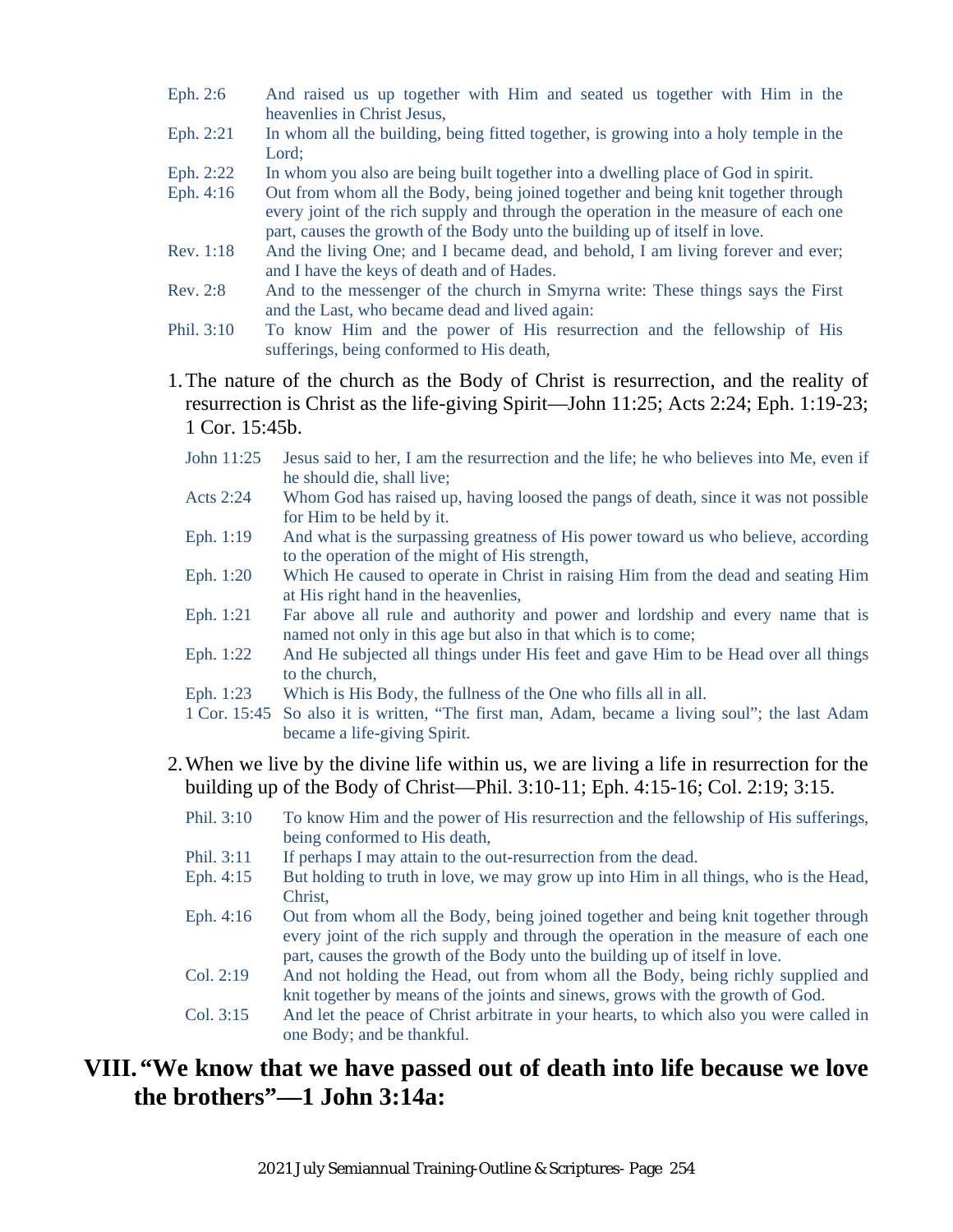- 1 John 3:14 We know that we have passed out of death into life because we love the brothers. He who does not love abides in death.
- A. Death is of the devil, God's enemy, Satan, signified by the tree of knowledge of good and evil, which brings death—Gen. 2:9, 17.
	- Gen. 2:9 And out of the ground Jehovah God caused to grow every tree that is pleasant to the sight and good for food, as well as the tree of life in the middle of the garden and the tree of the knowledge of good and evil.
	- Gen. 2:17 But of the tree of the knowledge of good and evil, of it you shall not eat; for in the day that you eat of it you shall surely die.
- B. Life is of God, the source of life, signified by the tree of life, which issues in life—vv. 9, 16-17.
	- Gen. 2:9 And out of the ground Jehovah God caused to grow every tree that is pleasant to the sight and good for food, as well as the tree of life in the middle of the garden and the tree of the knowledge of good and evil.
	- Gen. 2:16 And Jehovah God commanded the man, saying, Of every tree of the garden you may eat freely,
	- Gen. 2:17 But of the tree of the knowledge of good and evil, of it you shall not eat; for in the day that you eat of it you shall surely die.
- C. Death and life are not only of two sources, Satan and God; they are also two essences, two elements, and two spheres—John 5:24.
	- John 5:24 Truly, truly, I say to you, He who hears My word and believes Him who sent Me has eternal life, and does not come into judgment but has passed out of death into life.
- D. To pass out of death into life is to pass out of the source, the essence, the element, and the sphere of death into the source, the essence, the element, and the sphere of life; this took place at the time of our regeneration—1 John 3:14a; John 3:3, 5, 15.
	- 1 John 3:14 We know that we have passed out of death into life because we love the brothers. He who does not love abides in death.
	- John 3:3 Jesus answered and said to him, Truly, truly, I say to you, Unless one is born anew, he cannot see the kingdom of God.
	- John 3:5 Jesus answered, Truly, truly, I say to you, Unless one is born of water and the Spirit, he cannot enter into the kingdom of God.
	- John 3:15 That everyone who believes into Him may have eternal life.
- E. We know—have the inner consciousness—that we have passed out of death into life because we love the brothers; love (the love of God) toward the brothers is strong evidence of this—1 John 3:14a:
	- 1 John 3:14 We know that we have passed out of death into life because we love the brothers. He who does not love abides in death.
	- 1.Faith in the Lord is the way for us to pass out of death into life; love toward the brothers is the evidence that we have passed out of death into life—John 5:24; 1 John 3:14a.
		- John 5:24 Truly, truly, I say to you, He who hears My word and believes Him who sent Me has eternal life, and does not come into judgment but has passed out of death into life.